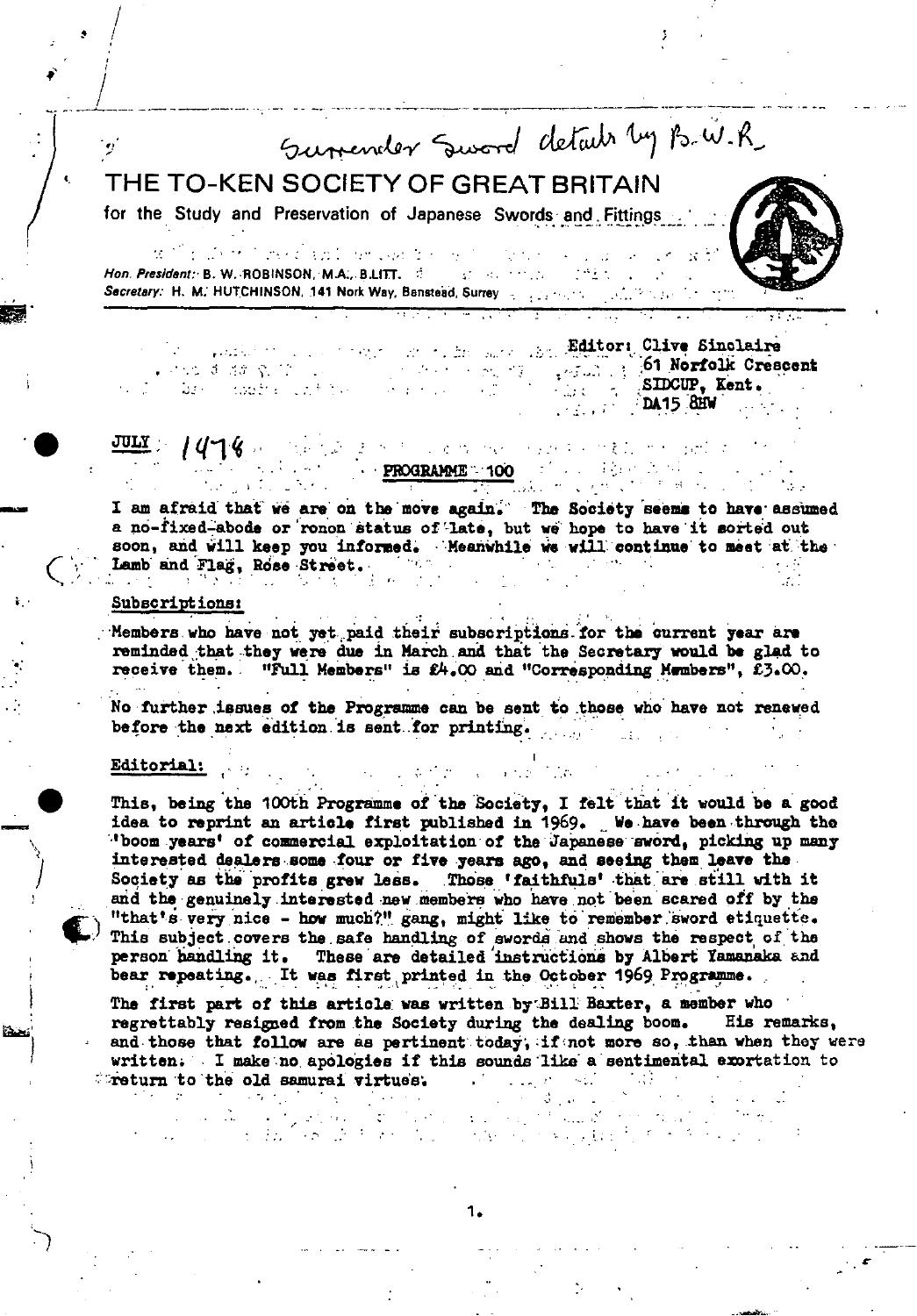#### Sword Etiquette - Bill Baxter:

p

This question of etiquette and the care of swords has been brewing for some time and the committee have been most unhappy about what we have seen in the way of handling swords, sooner or later someone is going to lose an eye, an ear or something even worse - damage a sword.

.

When this was first discussed, something did crop up in my mind, and that was an old Christie's Sale. It goes back to November 1967 that sale, which was known as the sale of sales, on account of the prices paid and the . quality of items available.

But the thing was this - there were two particularly notable swords at that sale, one an Ichimonji and the other a Masamune. When the Masamune came up, John Harding held it up for display. There was a frail old gentleman who stood in the middle of that crowded assembly and bowed to the sword - that gentleman showed due respect to the sword that we should see more often. That gentleman was Raymond Johns, who regrettably has now passed on. He was one of the old school and there are not many of the old school around now. There is a very changed membership (of the Society) with a lot of new people.

At the old meetings at the Mason's Arms, the quarters became so cramped that you could hardly move a muscle. There we had a Master of Arms whose job it was to ensure correct handling of swords at all times. That gentleman was Alan Bale who is a founder member and knows how to handle swords. I have Alan Bale who is a founder member and knows how to handle swords. brought blades along here (to meetings) and when I have got them home I have found finger marks on the blades, and on one occasion I didn't look until a fortnight later, and of course, rust had set in - result a ruined blade.

I will now recall to all old members and tell those new people, of the detailed instructions by Yamanaka on etiquette, reprinted here.

#### ETIQUETTE AND CARE - Albert Yamanaka

In ancient Japan the etiquette regarding the handling of swords was very strict. The Samurai having to carry these blades day in and day out and<br>it being a very sharp instrument, care naturally had to be observed. Further, it being a very sharp instrument, care naturally had to be observed. since the Samurai revered it as something sacred, they took care of its preservation and certain rules were followed in its care and handling.

Women in Japan were not allowed to handle swords with their bare hands, but used the sleeves of their Kimono to carry them.

In caring for swords, some strict Samurai even went so far as to forbid women from entering the room when they were cleaning their swords. Also the process was something like a ritual. Of those who followed the very strict rules, some went so far as to hang mosquito nets and they cleaned swords under them, this was found to be the only dust free place. In some Japanese movies depicting scenes where a Samurai is cleaning a sword, one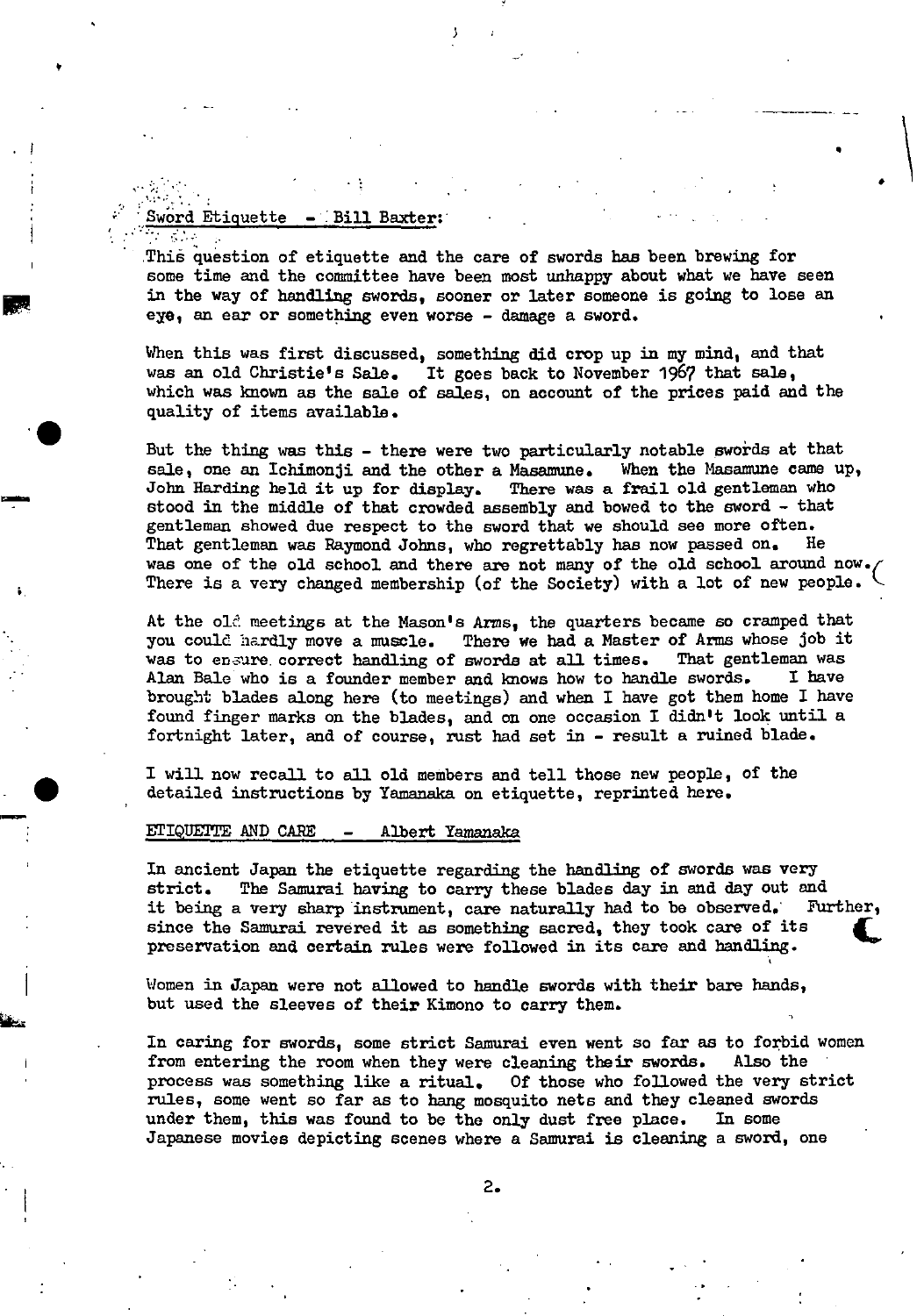will notice that the Samurai will have a piece of paper in his mouth, not only in cleaning but, in looking at swords as well. This was done so that one's  $\cdot$  breath would not defile the blade. breath would not defile the blade.  $\blacksquare$ 

We do not feel this served any purpose, since if one closes his mouth, then he must breathe through his nose, in close inspection of the blade "hot air" from the nostril will fall on the sword and thereby defeat the purpose of having the paper in the mouth. ... Though the appearance of a person seated on a Japanese Tatami, with a paper in his mouth looking at a sword, certainly poses a pretty picture, that seems to be the extent of it. Today the ancient rules are no longer heeded, however, in its preservation and appreciation certain rules are still applied. certain rules are still applied.

We, as students of the Japanese Sword, should heed the following rules:-

- 1. When one is given a sword to see, whether it be for. appreciation or otherwise, it is proper to give a slight. nod of respect to the blade before the swords are.removed from the sword bag, or from the scabbard.
- 2. In removing the sword from the sword bag, grasp the bag in your left hand, unravel the silk cord so that only the hilt of the sword is exposed. During this phase always keep the During this phase always keep the  $\cdots$ cutting edge uppermost.

3. Having exposed the hilt, the opened part of the bag is folded back, and is lightly wapped around with the loose cord.  $\sim$  sword is then held so that the tip of the Saya Kojiri is away from you, and the tip of the Tsuka Kashira is near to you, then you are ready to draw the blade from the Saya. At this point, with the Tsuka exposed, it is proper etiquette to use a "Fukusa" around the Tsuka so that you will not soil the Tsuka.  $\mathcal{R}^{(1,1)}$  .  $\mathcal{L}^{\text{max}}_{\text{max}}$  , where  $\mathcal{L}^{\text{max}}_{\text{max}}$  $\langle\phi_{\alpha\beta}\rangle_{\alpha\beta}=\langle\phi_{\alpha\beta}\rangle_{\alpha\beta}$  and  $\sigma$ 

 $\mathbb{R}^2$ 

slodari - 17dh "Often'a:fine' blade is in a fine mounting and will bewrapped.in 'fine aged silk cord or deer skin and they are easily soiled by the oil in your skin, therefore in looking at: such blades one should always carry a Fukusa, in addition one should- also" have a Nuguigami or another Fukusa, like a well to do person, a good blade wears expensive clothing... Though not all blades are in fine clothing, sometimes one comes across a blade in a very dirty mounting, and at such times, rather than dirty your fine Fukusa and Nugui, as well as your hands, plain newspaper may be used or be well prepared to get your hands dirty." get your hands dirty."

1• Grasp the Tsuka with your Fukusa wrapped around it firmly  $\mathcal{L}_{\text{max}}$  $1 - 100$ and with your left hand have a firm grip on the Saya.<br> $\mathcal{A}$  is a set of the same state  $\mathcal{A}$  is a set of the same state  $\mathcal{A}$ 

 $1.21 - 1.1$ 

a shekara ta 1970 (Alan S

3 .

 $\sqrt{2}$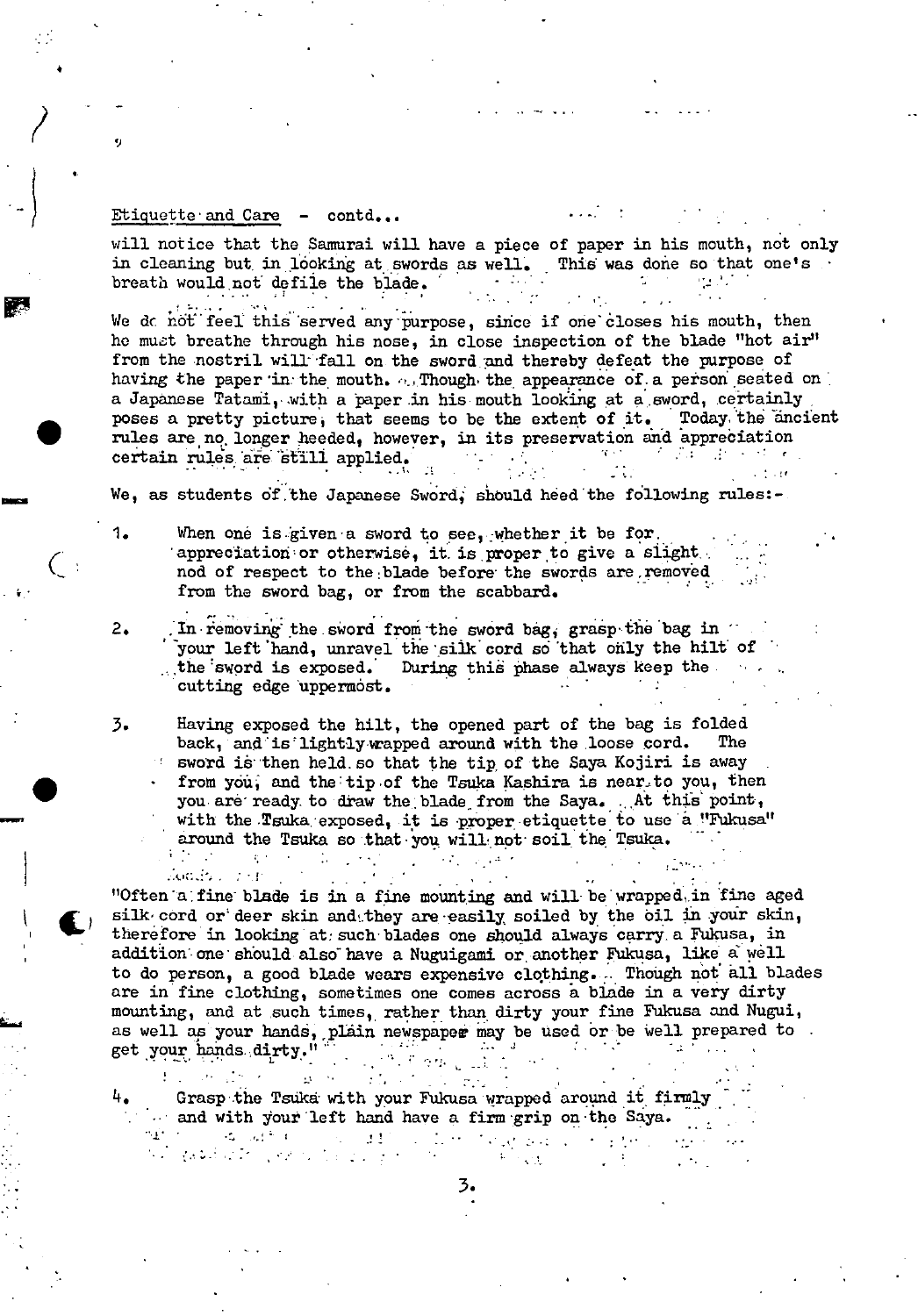8.

 $\mathcal{L}^{\text{max}}_{\text{max}}$  and 5. In drawing, the blade from the Saya, always keep the tip slightly lower than the Tsuka, and also when you have drawn the blade out, keep in mind not to allow the tip of the blade as it leaves the Saya to scrape the mouth of the Saya (Koiguchi).

 $\mathcal{L}_{\text{max}}$  and  $\mathcal{L}_{\text{max}}$ 

At times one sees a person draw a blade out about 10 inches or so, then look at the half drawn blade, turning the blade and Saya over and over. This act is a very bad offence and an insult to the owner of the blade, as

de collaborat del

well as to the blade itself.<br>In turning the blade over and over, there is a great possibility of chipping the cutting edge as well as putting scars on the blade. This offence should never be committed by a student of the Japanese Sword.

Having drawn the blade from the Saya, cover the mouth of the  $6.$ Saya with the loose part of the bag, so that dust will not enter the Saya, then the Saya must be laid close by.  $\mathcal{L} = \{ \mathcal{L}_1, \mathcal{L}_2, \ldots, \mathcal{L}_N \}$  $\mathcal{L}_2 = \mathcal{L}_1$ 

It may be rather difficult for a person to draw the blade and cover the Saya with the loose bag, so then you must lay the sword down. However, when you do lay the sword down, place a Fukusa or Nugui at the tip, so that the blade will not touch the floor or the table or whatever you are laying the blade down on.

あい スページ

You are now ready to look at the blade. First hold the blade at  $7.$ arms length with the Habaki at about on an even level with your eye and look at the shape of the blade from the side in a like manner. It is very important that your first impression of the blade be taken in a proper manner and your etiquette for your impression of the blade at this point will largely influence your judgement later in observing other parts of the blade. Your observation at this stage will give you a good foundation in determining what school and in what period the blade was forged. It will also tell your host that you have the right attitude and know the correct etiquette. Accordingly, he will be glad to show you what he has. On the other hand, improper observation of these rules will result in a negative reaction from your host. We want the change of 

データー チュマラヤー

Now you are ready to observe the finer, minute details of the blade, blade pattern and steel structure. " For this you must have another Fukusa or Nugui in your left hand and place the blade on it at a slight angle. Point the blade towards the light and you will be able to see the finer workings of Nioi in the blade pattern. In looking at Nie, you must have the light source shining over your shoulder on the blade which will give you the best angle in observing Nie. In looking at the tip or Kissaki, slightly lower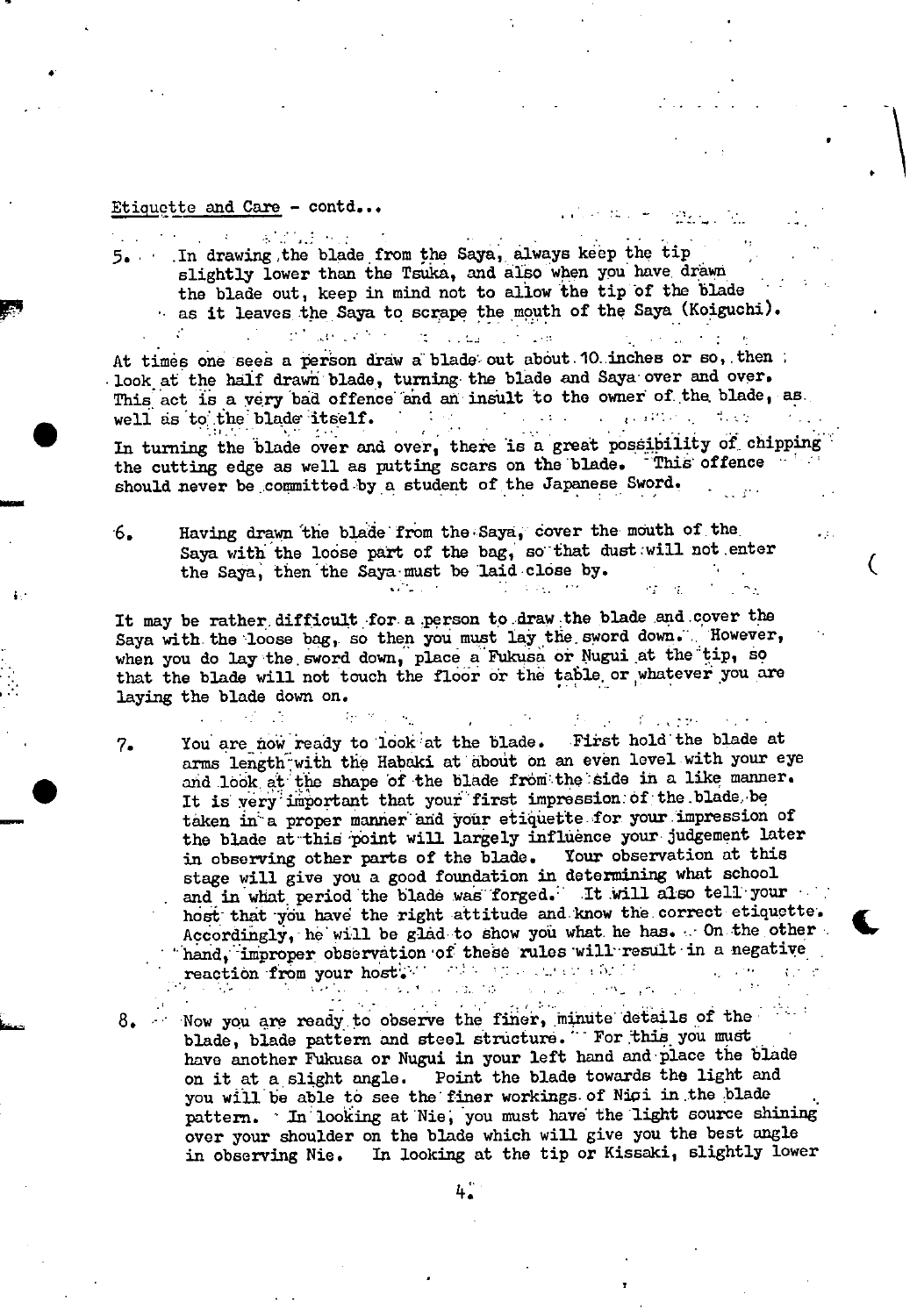8. contd...

. it bringing it nearer to you, however, whenever you move the blade in any direction always be careful that you are :not near any object, so that you will not cause injury to the cutting edge, or for that matter any other part of the sword. You can scrutinise the details and fine points such as the workings of Nie/Nioi, condition of the Jitetsu, grain of the steel, as well as the area of the ridges. Never allow any part of the blade to come in contact with your clothes, this is considered a very bad offence.

 $\Upsilon$  =  $\Upsilon$  and  $\Upsilon$ 

9. Raving gone through the ritual, you then replace the blade in the Saya in reverse order of the way you withdrew it. In returning. the blade into the Saya, keep the cutting edge up and straight. Allow the Mune to rest on the Saya mouth, keeping the blade and the Saya always in a straight line, and let the blade slide into the Saya. However, you must always maintain control of the blade so it won't rub against the side of the Saya.

10. At this point you may re-wrap the Saya bag and the cord, though in most cases the host will do this himself according to his own liking. Also the host will always rewipe the blade before putting it away after your visit, so this part should be left to him.

11 • In looking at a good quality.mounting, extreme caution and care must be observed. , A fine blade in fine mounting will have Tsuba Menuki, Kozuka and Kogai by master craftsmen. In drawing the Kozuka and the Kogai out from the Saya, use utmost caution so as not to mark the Tsuba, Saya, Kozuka or Kogai, for in certain cases the Kozuka and the Kogai rest very snugly on the Hitsuana of the Tsuba, and if one is to draw the blade without caution, the sliding action will cause the Kózuka 'and Kogai to 'nib hard against the Hitsuana, thereby marring the backside of the Kozuka or Kogai and that part of the Hitsuana the two rest against. It would perhaps be best to.leave this 'operation to the host and have him draw the blade, Kozuka and the Kogai for you. a sa Ta

12. It often becomes necessary when one has drawn the blade to pass it from one person to the next. In such cases, again extreme caution must be used. When passing a drawn blade to another person, When passing  $a$ ; drawn blade to another person, ALWAYS keep the cutting edge towards you.  $\mathcal{L}_{\mathbf{a}}$  .

Hold the blade right below. the Tsuba or Habaki (if it is in Shira-Saya), and make doubly sure the recipient has a firm enough grip on the Tsuka below you before letting go. With a blade in Shira-Saya it is advisable before letting go to shake the blade a little to see if he has a firm grip.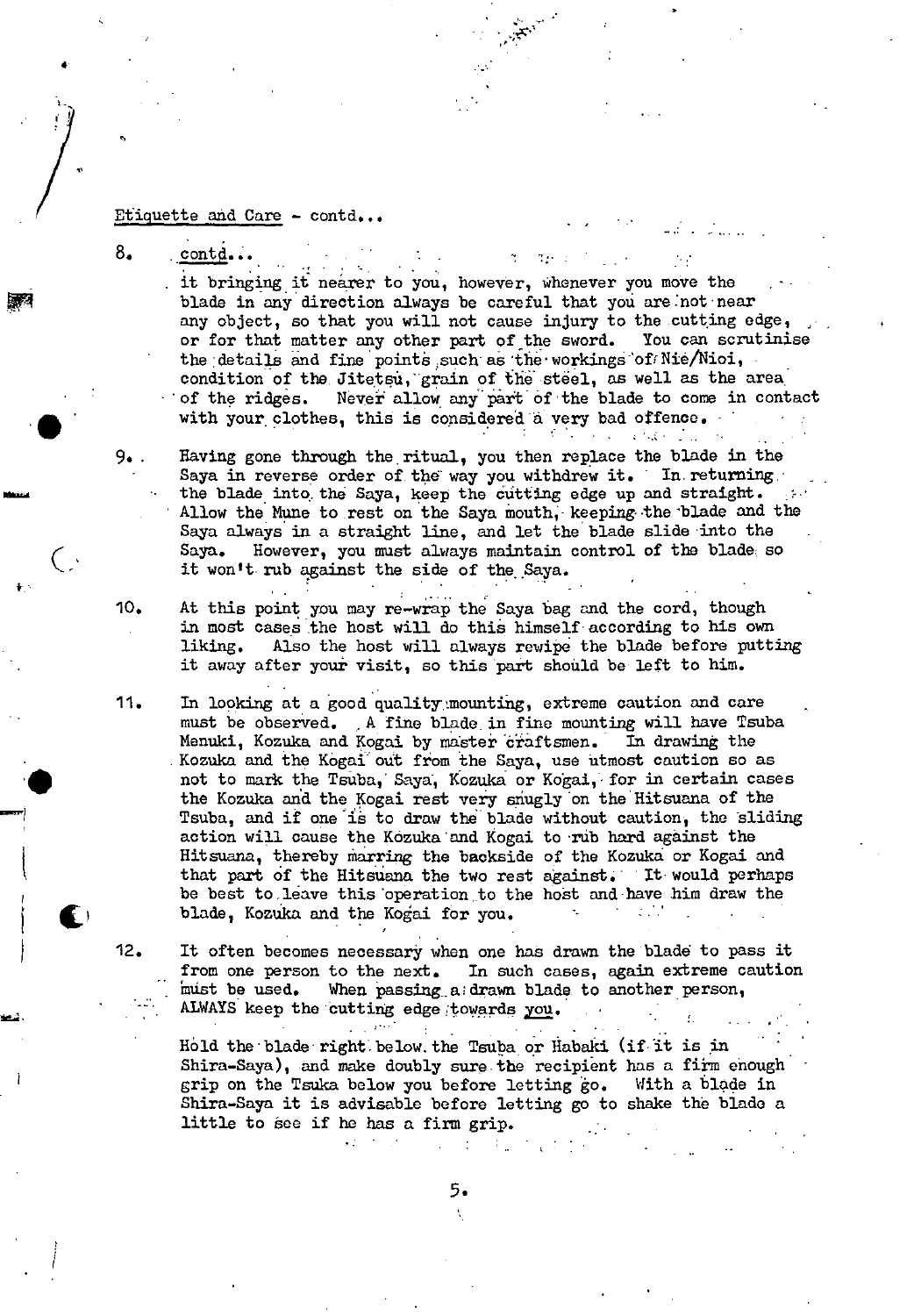ਨਿਸ਼ੀ ਦਾ ਪੜ੍ਹਾ ਦਾ ਸਾਹਿਬ 1979 ਦ

4

(We may seem a little persistant on this part about poasing a blade to another person, 'however, we have seen, the result of a person who has' not heeded the "caution signal" which always results in cut fingers and very deep cuts they are too). ilir.

- 53 The person receiving the sword holds the Tsuka below the hand of the person passing it to him. Also with your other hand, hold the Tsuka at the Kashira and then you will know for sure that your grip will not slide. After one has. seen the blade, then one may wish to see the signature, in which case permission from the host "MUST" be obtained first.

 $\mathcal{L} = \mathcal{L} \mathcal{L} \times \mathcal{L}$  . 1.据 不可靠的 If the host is proud of his blade, he will show you the Nakago without you. asking, and so it becomes necessary to remove the Tsuka. The host in most cases will remove it, however, at times this operation is performed by the person wanting to see the Nakago. At such times the following rules must be observed:  $\blacksquare$ be observed: $\blacksquare$ 

 $\zeta$ 

 $\epsilon$ 

1. With the small hammer available for this purpose, remove the Mekugi by giving it a small push at the smaller tip of the Mekugi. Once having taken the Mekugi out, put it aside so you will find it readily after you have examined the Nakago, for this peg.is very easily lost.

2. Having removed 'the Melaigi you are ready to remove the blade from the:Tsuka. :. Hold the Tsuka in your left hand at the Kashira 'or pommel, with your right hand give a' rap at the wrist of your clenched left hand holding the Tsuka, this will usually loosen the blade, from the TsUka. 'If the blade has not been out of the Tsuka for, a good many months or years, then it will not come loose by this action alone and you must resort to other .methods. The ,blade should then be returned to the host to have him loosen it. He will use a mallet and a small block of wood set against the Sappa and tap with the mallet. This will loosen just about any hard to remove Nakago. Having loosened the Nakago from the Tsuka, you then replace the blade in the Saya and remove the Tauka. Many times thià' is done • 'without replacing the blade back into the Saya.

You are now ready to observe the 'condition' of the Nakago; the colour of rust, the signature and dates and the shape of the Nakago. Having finished, rust, the signature and dates and the shape of the Nakago. Having finish replace the Tsuka and then remove the sword from the Saya. Give a slight replace the Tsuka and then remove the sword from the Saya. tap upwards, holding the sword vertically. . This should set the blade in the proper position so that you can replace the Mekugi then put the blade back in the Sava. in the Saya.  $\cdots$  .  $\cdots$   $\cdots$   $\cdots$   $\cdots$   $\cdots$ a sa K

In inspecting the sword, both the cutting part as well as the Nakago NEVER give your opinion without first being asked.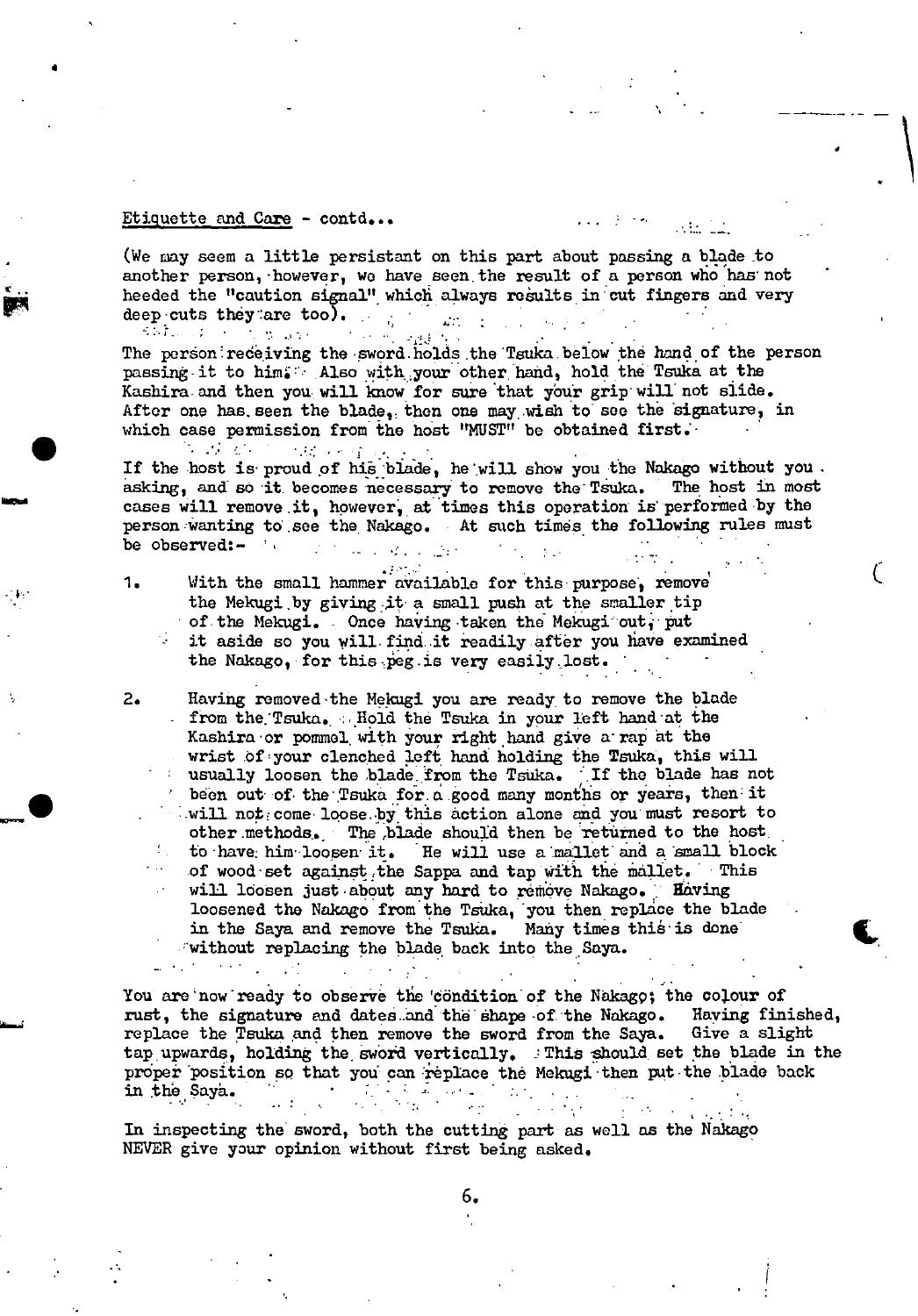If your host should ask for your opinion then you may give your thoughts, but never voluntarily. If one sees a signature which he thinks is not right often your thoughts show in your facial expression such as a frown or a smile, so be sure at times like these to keep control of your emotions.

I

 $\Bigg/$ 

#### CARE

4

 $\bullet$ 

 $\zeta$ 

**-ft** 

Rust is the greatest enemy of steel and iron and the Japanese Sword is no exception. No matter how good a blade, if a rust is left on for any length of time, chances are that eventually this will render the blade worthless. There are different types of rust which we find in swords.

 $\mathcal{A}^{\mathcal{A}}$ 

One is the ordinary red type, and being rust it is bad enough, however this type, since it does not run deep into the steel, is not too harmful. second type, black and stringy which usually results from mildew turning to rust, is a bad one, this type usually runs deep into the steel and oddly, this type often occurs on the better blades by better smiths. However, in polishing much of the outer layer of the steel must be removed thereby reducing the value as well as the quality of the blade. The only solution against rust is constant care and by this we emphasise that "oiling" is the best and essential.

It has been the belief of Japanese Sword collectors that the best oil for Japanese Swords was Choji oil, and that oil with a mineral base was not good. However, we have found through long experience that many oils used in the West are just as good as those recommended by the Japanese.

Such oils as "3 in 1" or any oils used by gun collectors seem to be just as good.

Care should be taken not to leave oil on the blade for any length of time, for if the oil coagulates, then one must resort to using such oil solvents as benzine, carbon-tetrachloride, alchohol and others. And, though they will disolve the coagulated oil, they will put minute scars on the blade while rubbing off the hardened oil. Therefore, oil should never be left on the blade for, any length of time.

### EQUIPMENT USED IN CARE

#### *1. TJchiko*

A good quality Uchiko is made from a mixture of finely ground powder of deer horn and powder of Uchigomori used by the sword polisher. The powder mixture is wrapped in a thin layer of cotton which in turn is wrapped in Yoshinogumi (very thin rice paper) and lastly in *silk* Habutae. The *silk* should have been laundered once or twice.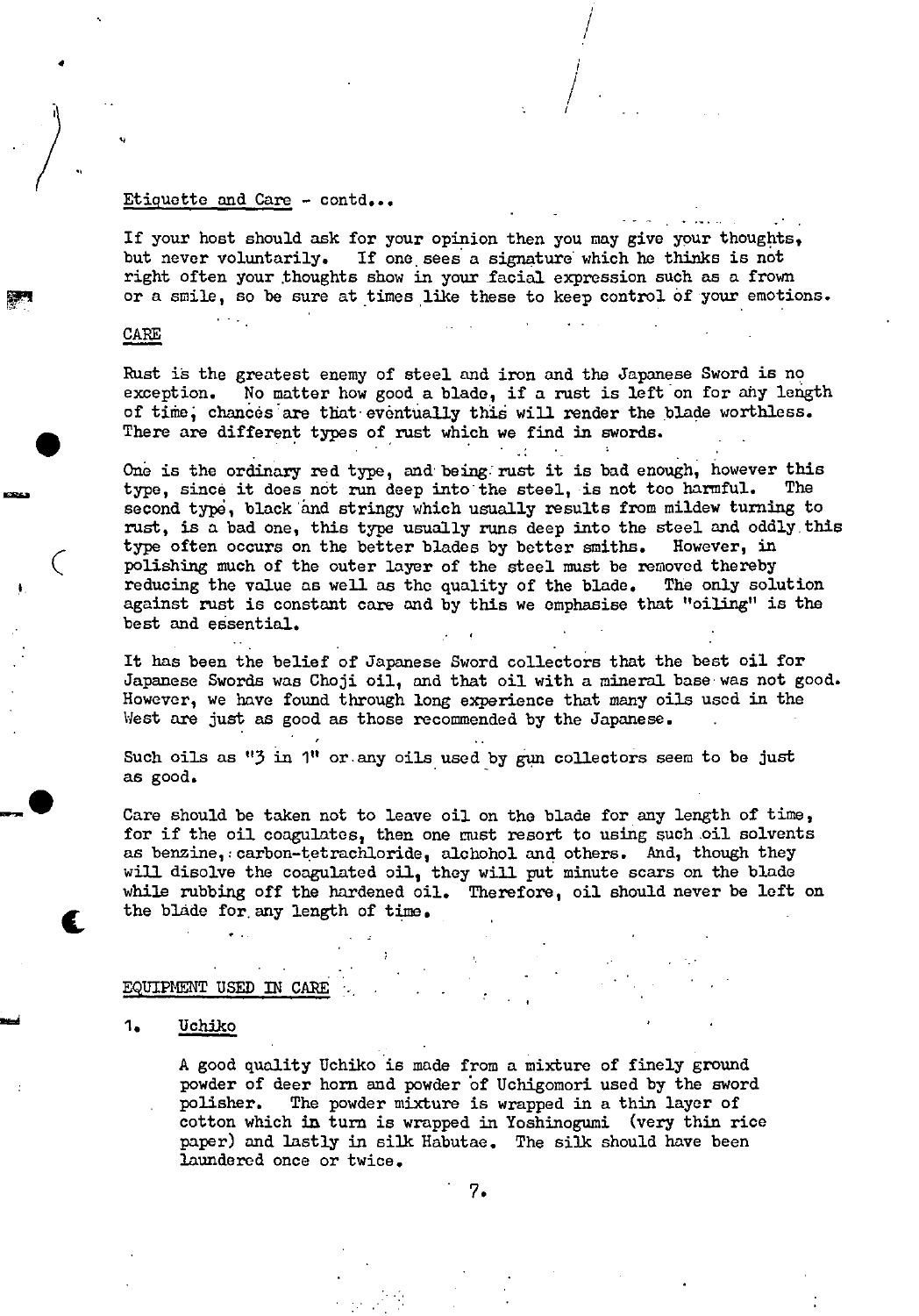#### EQUIPMENT USED IN CARE contd...

The above mentioned type of Uchiko is very difficult to obtain, those obtainable in sets are usually of a poorer quality, and since they are the only ones one can get, we must be satisfied with them. One must know a good polisher very intimately to get better quality Uchiko. The ordinary Uchiko may be purchased at about 50 cents (US) and upwards.

 $\alpha=1$ 

 $\sim 10^{11}$  km s  $^{-1}$ 

Nugui Gami

 $\sim 10$ 

 $\sim 2\,g_{\rm{BH}}$  $\mathcal{R} = \{1,2,3\}$ A special Hosho paper is wrinkled softly until all coarse grains become loose and removed. In areas where Hosho paper is not available, a soft deerskin or Chamois or flamel or cotton may be substituted. In this one must always launder them well before use. Hosho-paper costs about 15 cents (US) a sheet and upwards. Good quality Hosho made in Echizen District costs about 20 cents (US) a sheet.

Choji Oil

3.

Previously referred to.

Choji Oil comes in many grades, the cheap ones costing about 25 cents to good quality oils costing about 75 cents for a small bottle.

#### 4. Yoshino Paper

This paper is used to oil the blade with. Recently it has become hard to obtain even in Japan. Many use as a substitute a fine gauze.

#### Fukusa

Is used in handling the blade and so it is outside the scope of "care", however, we feel mention is necessary.

Fukusa usually about 10 to 11 inches square is made from a fine quality of silk called "Shioze" and usually dyed purple. Some collectors have their names or initials dyed in white on the A fine quality Fukusa made from Shioze cost about corner. 10 dollars (US) upwards, though there are cheaper ones of lesser grade silk.

This is the same type of Fukusa which is used by the Tea Ceremony or Cha-no-ryu people.

8.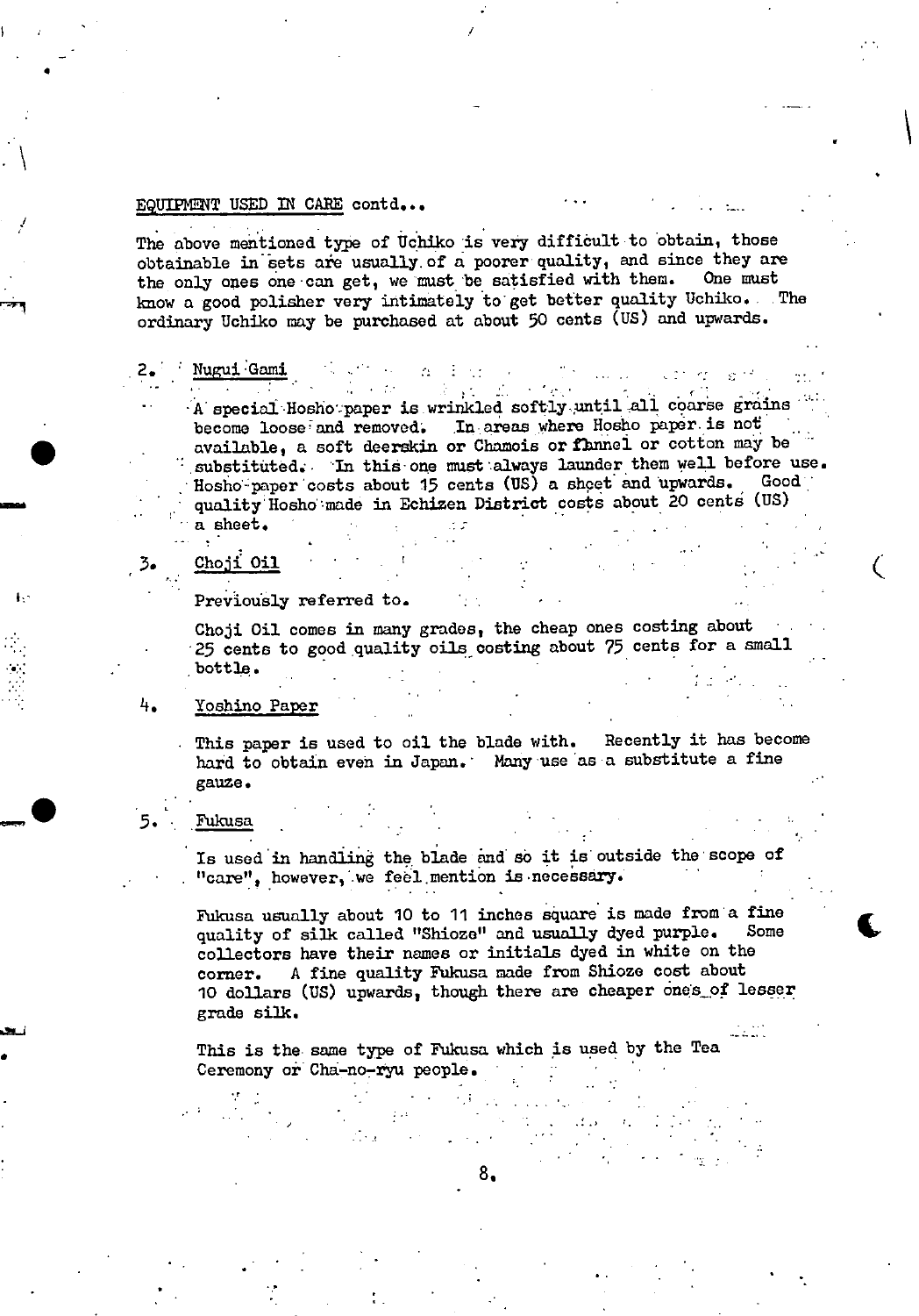#### METHOD OF CAPE

 $\overline{C}$ 

=4

- 1 Having removed the blade (as previously explained) from the Tsuka, now remove the Habaki. If the Habaki does not move due to rust, oil must be inserted and allowed to seep in. Then with a mallet, lightly tap it round the edges. Use extreme care in tapping for, if force is used, a Habaki with a gold or silver foil cover will become loose and useless. If the Habaki. does not come loose, it should be left alone.
- 2. A blade which has not been cleaned for a long time must have all foreign particles removed as previously mentioned, such solvents as alchohol benzine or carbon-tetràchloride may be used. Oil should be used first before resorting to the above mentioned áolvents.
- 3. Having removed all oil and other foreign particles, next cover the blade with Uchiko.
- 4. With the Nugui Gami placed between your thumb and forefinger and the middle finger, with an upward motion wipe away the Uchiko. Care should be taken not to allow pressure in your fingers on the downward motion, always have the pressure only in wiping upwards, otherwise you will end up with a cut finger. The upward motion should be started about an inch or two above the Habaki, leaving the lower portion for the last. Having cleaned off the Uchiko on the upper part of the blade with a careful downward motion, wipe the last couple of inches above the Habaki towards the Nakago. However, after each stroke use a different part of the Nugui Gami that is clean. This is because in the previous downward stroke, the Nugui Gami has touched the rust on the Nakago and the rust particles will cause fine scars called "Hike" if one was used on the polished surface. Therefore, after each stroke use a different part of the Nugui Gami and also after several strokes, shake out the Uchiko powder by wrapping the Nugui against the edge of a hard object.

Always remember that the price of the very best polish by the  $\ddot{\phantom{a}}$ , very best polisher today starts from about 100,000 Yen or about 280 Dollars (U.S.) upwards (at 1969 prices  $=$  Ed.) but there is only one person who can do this top quality polish. Therefore, a blade which has had such a polish will require extra care in using Uchiko (cheap Uchiko will always leave "Hike" on a blade).

With a very valuable blade having a fine polish, or if you are in doubt about the quality of your Uchiko, having covered the blade with Uchiko, make a brushing or fanning motion against the covering of Uchiko with the Nugui, this fanning motion will blow away any hard particles of Uchiko, and in wiping you will not have to worry about "Hike".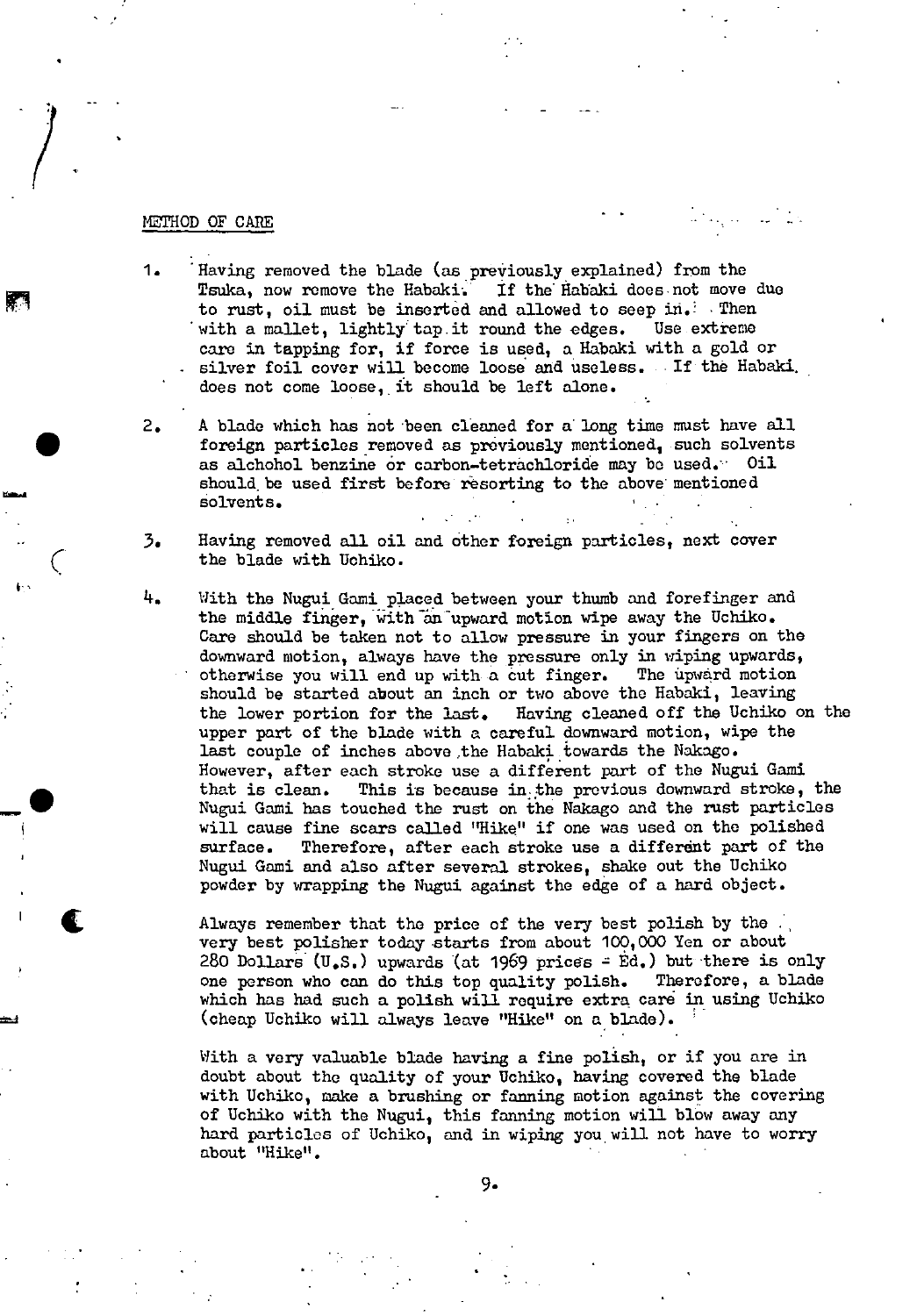#### METHOD OF CARE contd...

The use of Uchiko is in a sense the last phase of polish, for in wiping, the abrasive will act as a polish, so too much use of Uchito is not recommended, except in the case of a newly polished blade, because the rubbing will help set the polish. **这样的一些,你们有什么。** 

 $5.72$ 

If in caring for the blade you find the Nakago rusted badly, remove the blade from the mounting and coat the Nakago with oil, so that it is drenched and then expose the blade to the hot sun for about half a day. This should turn the top layer of rust declined it should cake-off. Also a small mallet with wooden pegs may be used in removing stubborn rust, the tapping will loosen any top layer rust. Never use hard metal for this purpose, you will injure the old rust below. This is a tedious operation and something that cannot be rushed, so one should be well prepared for the time consuming work ahead.

Following on from the above article by Albert Yamanaka, an advertisement has been supplied from Ben Dale for polishing kits obtainable from:-

KASUGA ART CENTER, LTD. NO. 1-13 ISOGAMIDORI 5 CHOME TUKIAIKU KOBE, JAPAN (KOBE 651)

 $\mathcal{L}_{\text{max}}$ 

Cables: "KASUGAART" KOBE

Telex No. 5622-653

 $(A11$  prices quoted as at  $30.5.1978$ ).

COMPLETE SET OF POLISHING STONES AND NEEDFUL ACCESSARIES FOR JAPANESE BLADES: F.O.B. JAPAN

Consisting of: UCHIKUMIRI STONE HOSO-NAGURA STONE CHU-NAGURA STONE KAISEI STONE BISUI STONE KONGO STONE  $\sim$  MIGAKI-BO (STICK) HAZUYA (Back lined)

10.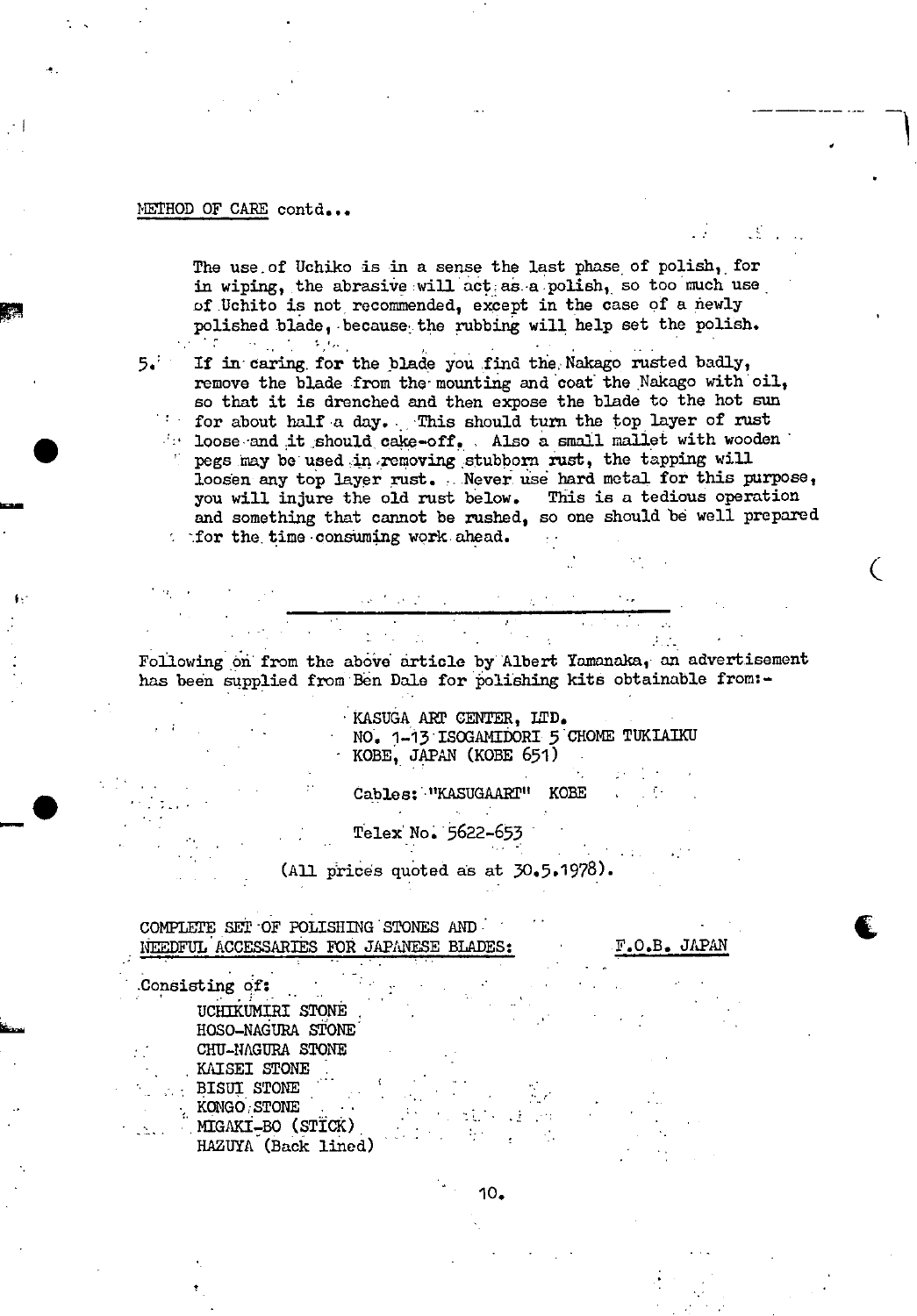#### COMPLETE SET OF POLISHING STONES AND NEEDFUL ACCESSARIES FOR JAPANESE BLADES contd...

JIZUYA KANAHADA TEUNO-KO (Powder) **IBOTA** (Powder) YOSHINO-PAPER (Japanese paper)

 $\mathcal{L}_{\mathcal{L}}$ 

t

 $\bullet$ 

t

Composed of above 13 items, proper quantities each and packed in export parcel package.

PRICE: £97.00 Sterling per one complete set, F.O.B. JAPAN (or Japanese  $440,000--$ )

OCEAN EREIGHT: Postage for  $\pounds8.00$  (or  $\pmb{\Psi}3.150.-$ ) is required Air Postage for  $24.00$  (or  $79.900-$ ) is required for one set, if sent by Air Parcel Post.

SHIPMENT: Shipment will be made within about  $4$  to 5 weeks after receipt of your remittance.

GROSS WEIGHT: about 6 kilos per set.

#### DIRECTION OF USE FOR POLISHING JAPANESE BLADES

PROCEDURES FOR USING STONES AND FINISHING TOUCHES:

Ordering numbers written on each stones.

Use stones from No.1 - No. 6.

According to the class of blade, please decide the stones before starting polish.

The names of each stone are:

- (i) KONGO-TO (2) BISUI-TO (3) KAISEI-TO (k) CHUNAKURA-TO
- (5) HOSONAKURA-TO (6) UCHIGUMORI-TO
- (7) ZIZUYA = Crack in similar size of little finger and rub in thinner with Stones No.3 and No.6.
- (8) KANAHADA (NUGUI) = Please use KANAHADA after well agitating. Wrap with YOSHINO Paper, strain through paper and annex on the face of the blade and polish with absorbent cotton.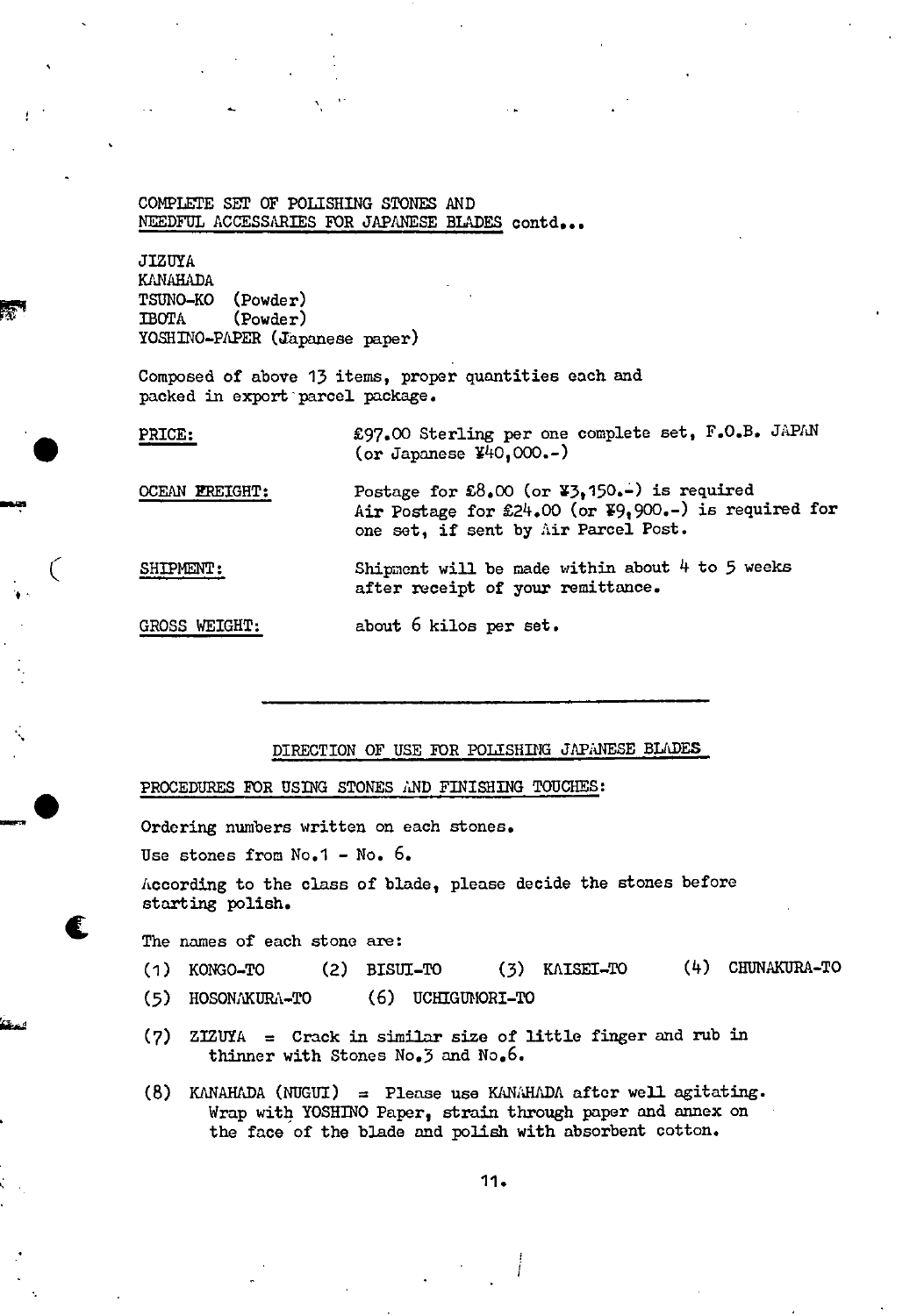PROCEDURES FOR USING STONES AND FINISHING TOUCHES contd...

(9) HAZUYA (Edge lustre) = Crack in almost same size of No.7 (ZIZUYA) Rub with stone No.6 and polish the temper lines with the thumb dropping with fluid of polishing.

St

 $\zeta$ 

- (10) MIGAKIBO (Polish) = Make polish for SHINOGI & MUNE. (Ridges on each side of a blade and back of blade). Knead a little quantity of TSUNOKO with water. Scrape the dirt with above, and then wipe off well with absorbent cotton. And dust IBOTA (Wrapped with cloth) making smooth, and polish with MIGAKIBO.  $-$
- *(ii)* NARUME (BOSBI) = Put over Japanese paper on the NABUME-DAI (NARUME STAND). Polish putting with HAZUYA, made thinner in rectangle size.
	- The following is illustrated for each stones. Each stone to be polished in direction of sketch.



 $\frac{1}{2}$ 

**ns-.** 

1.-

- 大 村 砥 (C)==改正砥 及 備水砥<br>【セット内容】内曇砥,細名倉砥,中名倉砥,改正砥,備水砥,金剛砥,ハヅヤ,ジヅヤ, 磨 棒, 金 肌, つのこ, いぼた, 吉野紙, ナルメ台, 面づり (A, B, C)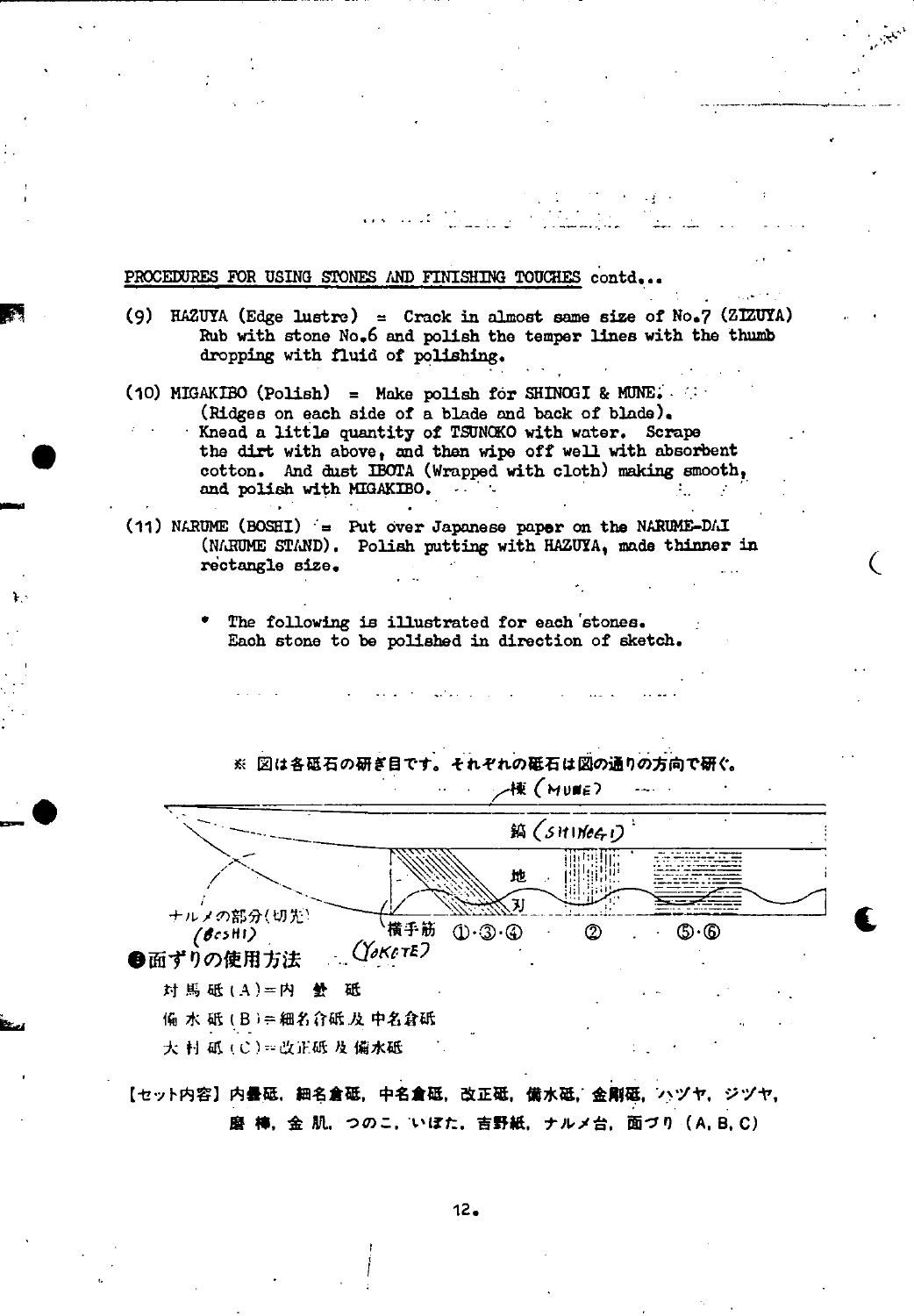The following article has been written by our President, B.W. Robinson MA,B.Litt.<br>for the Society's 100th Programme.

 $\sqrt{1+\epsilon}$ 

#### JAPANESE SURRENDERED SWORDS: A REMINISCENCE OF 1

r Having served my time in the Indian Aniy(2nd Punjab Regiment) in India  $\sim$  and Burma, I found myself, at the time of the Japanese surrender in 1945,  $-$  a-Captain-(Intelligence) attached to 14  $A$ rmy Headquarters. Instead of the  $\mathbb{R}^C$  hazardous and probably costly invasion of Malaya for which we had been preparing over the past year, we sailed peacefully into Singapore from Madras, drid not long afterwards the Headquarters moved up to Kuala Lumpur. We were  $\cdot$  too late, of course, to be present at the actual surrender ceremonies, but  $\delta$  something like 1,800 surrendered swords were still stacked, under strict guard; in a large building in the town. As the only officer on the Staff who had any knowledge of the subject whatever (and at that time my knowledge Was pitifully small) I was detailed to sort them out and grade them, so that when the time came for their distribution as war-trophies high-ranking iofficers should have the best, and so on down. in el marcado porti

Conscious of my inadequacy for this task,  $I$  sent down to the Japanese Prisoner-of-War 'Camp at Rengam nearby to ask if there were any Japanese Officer prisoner-of-war with a good knowledge of swords. In: due course there arrived Colonel Yamada Sakae, of the 3rd Air Force, who had been a member of the judging committee for swords attached to the War Office. He was a quiet, cultured-and polite man of middle age, and with the help 'of an excellent young interpreter, a certain Lieutenant Horiuchi, we embarked on • a series 'of sessions. Horiuchi, I remember, was a Roman Catholic and I was  $\mathbb{A}$  able to obtain permission for him to leave the camp from time to time in  $\therefore$  order to attend Mass. The Colonel would examine the trophies briefly, blade by blade and his findings, faithfully communicated to me by Horiuchi, were duly noted down. This was my first experience of a kanteisha in action, and I was astounded at the unhesitating confidence with which he assigned each blade to its correct period and school  $-$  often to the actual maker  $$ before removing the hilt and looking at the signature.

 $\bullet$ 

I still have a rather tattered typed list of 60 koto and 80 shinto, shinshinto and gendaito blades which he considered to be the best of the lot. Of these he starred  $4$  of the former and  $16$  of the latter as exceptionally fine, and members may perhaps be interested to know what they were. The  $4 \text{ kot } 5$ were Kanemitsu II of Bizen (mid 14c), Ichimonji :of Bizen (early 14c), Naminohira of Satsuma (early 16c) and Sukesada of Bizen (3rd  $\frac{1}{4}$  16c). The later ones were Tadakuni of Hizen (3rd  $\frac{1}{4}$  17c  $\tilde{=}$  2 blades), Kunisuke of Osaka (mid 17c), Tadayóshi III : (Mutsu no.Kami, mid 17c), Kanesada of Osaka (3rd  $\frac{1}{4}$  17c :- 2 blades), "Shozen" of Bungo (3rd  $\frac{1}{4}$ . 17c - I cannot identify this swordsmith), Kunihiro of Bizen (mid 17c - also unidentified), Kanehiro of Bizen (3rd  $\frac{1}{4}$  17c misprint for Hizen)?, Yukinaga of Bungo (3rd  $\frac{1}{4}$  17c), Yasuhiro of Osaka  $(3rd + 17c)$ , Yoshitake of Yedo (3rd  $\frac{1}{4}$  17c), and Hiroshige of Musashi  $(3rd \frac{1}{4} 17c)$ ; it is interesting to note that three gendaity were also included among these top-class blades, by Yasukiyo, Yagutoshi, and Yasunori, all of Tokyo. No doubt some of these fine blades are rusting on the walls of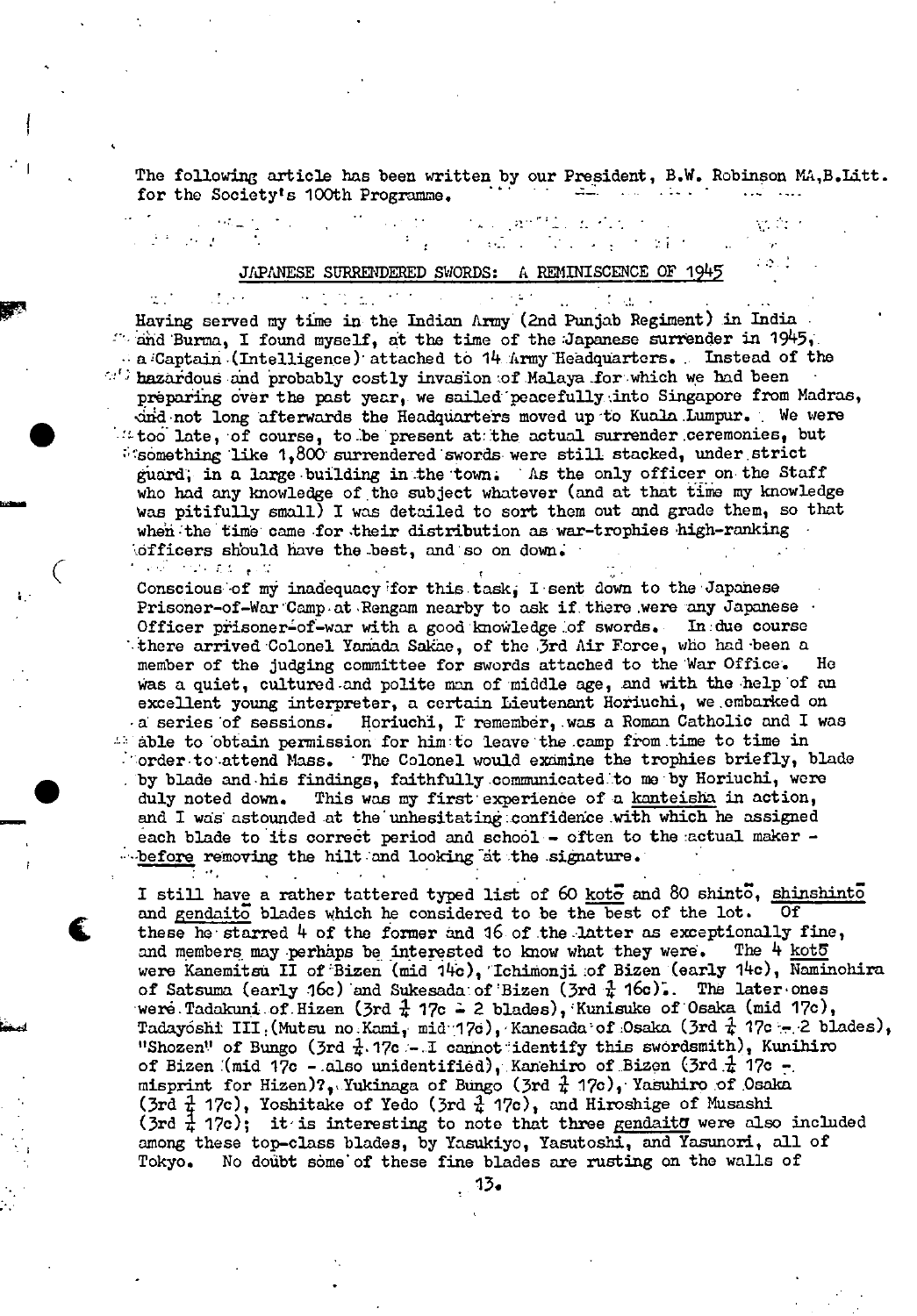#### $\mathcal{C}_{\mathcal{F}^{\text{c}}(\mathbf{I})}$  ,  $\mathcal{C}_{\mathcal{F}^{\text{c}}(\mathbf{I})}$  $\epsilon \leq \epsilon \leq 7$  . JAPANESE SURRENDERED SWÖRDS contd...  $\sim 10^7$ 计字形式

- -s

ಕ್ಷ್ ಕ

 $\epsilon_{\rm esc}$ 

country houses or suburban villas, but it seems likely that quite a few have by now found their way, via the sale rooms, into the hands of appreciative collectors. . ..

the annual Microsoft and Coler

Once things had settled down a bit,  $14$  Army became Malaya Command, under General Messervy. He received the sword of his opposite number. General Mesdervy. . He received. the sword of his opposite number, General Itagaki (later executed as a war-criminal), and on my recommendation he had it vetted by Colonel Yamadn. I was summoned -to his residence, on the top of a hill, to witness this proceeding and I remember watching through the window as the two rather forlorn figures of Yamada and Horiuchi toiled up the hill to the house in pouring rain (I had been driven in a staff cart). The blade turned out to be a very fine one by Seki Magoroku Kanemoto II, and was a classic example of his work - broad, on the short side with a perfect sambon-sugi hamon and two-character signature. It is now in the British-<br>Museum. Museum.

.<br>Single

ifr e.

The war-criminal business has been mentioned above, and a footnote on, the subject may perhaps be permissible. While there is no doubt that in many cases the death penalty was deserved, there were others where, in any less emotionally-charged atmosphere, a term of imprisonment would have been, considered quite sufficient. The only trial I attended came, I felt, in the latter category. A friend of mine had been detailed as defending :: officer; he did a splendid job, and I could hardly believe my ears, when, the verdict of guilty and the death sentence was pronounced. The Japanese Officer in question, whose name, I remember, was Mori Yoshitada, had been responsible for keeping order in a large and unruly area during the form occupation. He had an exceptionally troublesome prisoner in the compound who had escaped:and been recaptured twice; he was warned that if this occurred  $\ldots$  again he would be shot; it did occur again and he was shot. For that Mori was hanged... His dignity and composure as he faced his judges was in sharp contrast to the sneering and gloating of the Malays and Chinamen, who filled the court and hung over the galleries. He had been allowed to write a farewell 'letter to his wife in."Japan, and a translation of it was printed in the Headquarters Intelligence Bulletin, a proceeding which struck me and several others as cruel, macabre, and in the worst of taste. War is indeed hell. t  $\mathcal{L}^{\mathcal{L}}(\mathcal{L}^{\mathcal{L}}(\mathcal{L}^{\mathcal{L}}))$ hell. The contract of the contract of the contract of the contract of the contract of the contract of the contract of the contract of the contract of the contract of the contract of the contract of the contract of the cont

 $\zeta$ 

So that is how one lot of Japanese swords got over here. I myself was: allowed to take two early 16th century wakizashi blades in shirazaya . (nobody else wanted the unmounted blades) by Tsunahiro of Sagami and Uda Kunimun: of Etchu respectively. I still have them, though they did not earn one of Colonel. Yamada's stars. : I also have, and treasure, a brief ' pencil-written introduction to the study of Japanese blades, specially made -for me by the Coloneliand translated by Horiuchi. , I heard:;that when at length he returned home, Yamada went into the radio business with his two sons at Koganei, Tokyo, and died about ten years ago,

 $\mathcal{D}^{\mathcal{A}}$ 

 $\mathcal{I} \rightarrow \mathcal{I}$ 

 $.44.$ 

- B. W. Robinson I *I*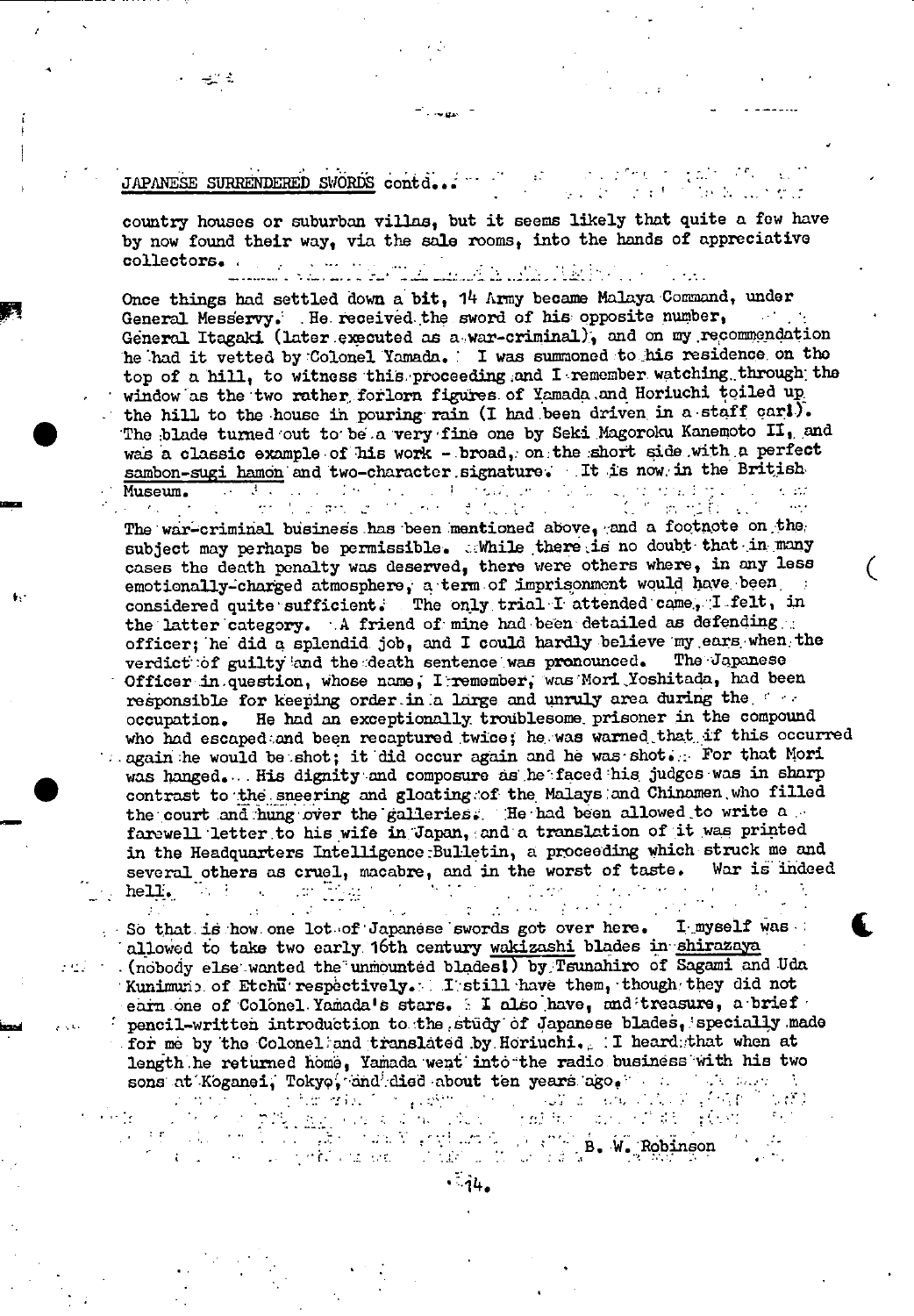

### **tT4&c,tct** *Sts-%RQ*

#### BIBLIOGRAPHICAL NOTE:

-

**t** 

)

**-y** 

The. General Itagaki mentioned above was a character of some interest. Born in 1885, Itagaki Seishiro was of a good family high among the retainers of the old Nambu clan, which had governed the northern extremities of Japan for the Tokugawa shogans. He had a sleek round face with a neatly groomed moustache.

He was, throughout his career, extremely "well connected". In May 1929 he was posted to the Kwantung Army, in order to assist his superior, Ishiwara Kanji, politically in the seizure of Manchuria. It was the smooth talking Itagaki who managed to make the Mukden incident become accepted through the faction-torn beaurocracy of Tokyo, and oversaw and financed several other 'incidents' that were used as excuses for aggression.

For Itagaki the founding of the puppet state in Manchuria, known as Manchukuo was no asthetic principal of the Co-Prosperity Sphere. To him Manchukuo would have only a facade of self government. Japanese 'advisors' would, in reality, run the state and have dual nationality status. This would enable the exploitation of the country to operate smoothly and efficiently.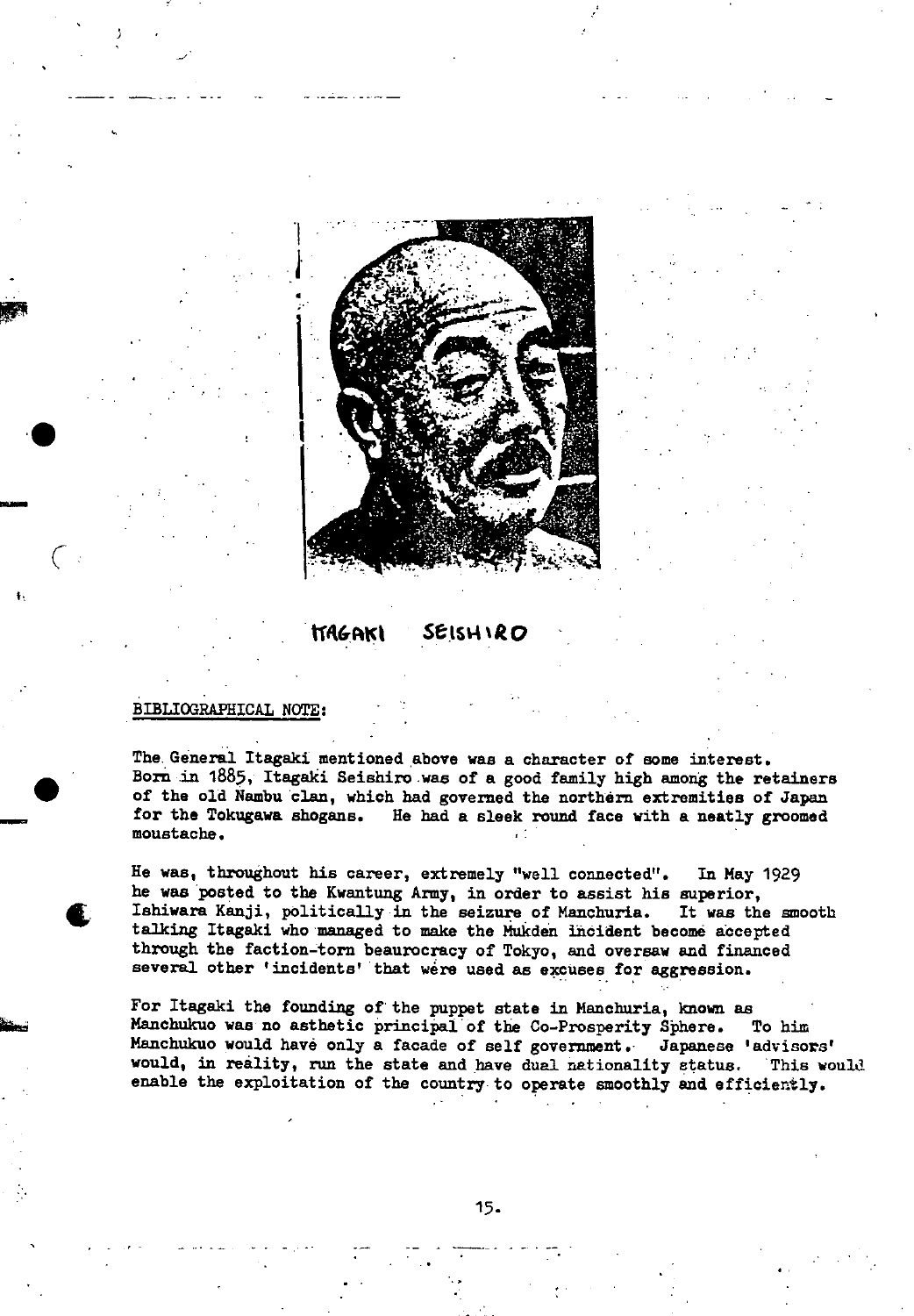#### BIBLIOGRAPHICAL NOTE contd...

 $\mathbf{I}$ 

It is recorded by Marquis Kido that in his capacity on the Kwantung Army staff as Chief Advisor on Manchukuoan affairs; (a responsibility shared with Doihara Kanji), Itagaki reported directly to the Emperor himself.

In the first year of the war with China, he commanded the crack mobile 5th Division, who in February 1938 he led on a brilliant drive down the Tientsin - Shanghai rail link, where they teamed up with the 10th Division. In April of the same year, the 10th walked straight into a well planned Chinese ambush at Tier-er-chuang. Itagaki's 5th came speeding to the Itagaki's 5th came speeding to the rescue, but six thousand Japanese soldiers lay dead on the battlefield, and the Chinese at last had a victory they could make much propaganda of.

1

Shortly after this, in June 1938, Itagaki was recalled to Tokyo where he was made Minister of War. With him from the Kwantung Army came the new Vice-Minister of War, Japan's notorious war-time Dictator the much maligned Tojo Hideki. Whilst in office from June 1938 to September 1939, he presided over two disastrous border incidents with Russia, known as the Lake Khasan affair and the Nomonhan Incident.

Throughout World War II, Itagaki was in command of new armies in China and Korea and it was his lot to surrender Singapore back to the British in  $1945$ . From 1945 to 1948 he was imprisoned in Japan where he was classed as a Class A war criminal. He greatly impressed his American captors with his optimistic, devil may care attitude. His career came to an end in December 1948, when the vengance of the victorious was meeted out, and along with Tojo, Doihara, Hirota, Kimwa, Matsui and Muto he was hanged at Sugamo prison.

It may be seen, therefore, that throughout the violent pre-war period, and throughout the war, Itagaki not only played a part in implementing national policy, but was also instrumental in forming it, probably accompanied throughout by his second generation Kanemoto.

Editor.

t

From member, R.D. Wilson of Kettering, Northants the following article on the Nara Craftsman Joi.

When collecting Tsuba and other fittings, it is quite possible that one day the collector will come across the signature of Jōi, who worked in the Nara School. However, it is said that his work is found to be rare in Japan, making it doubtful that original work, if any, exist outside.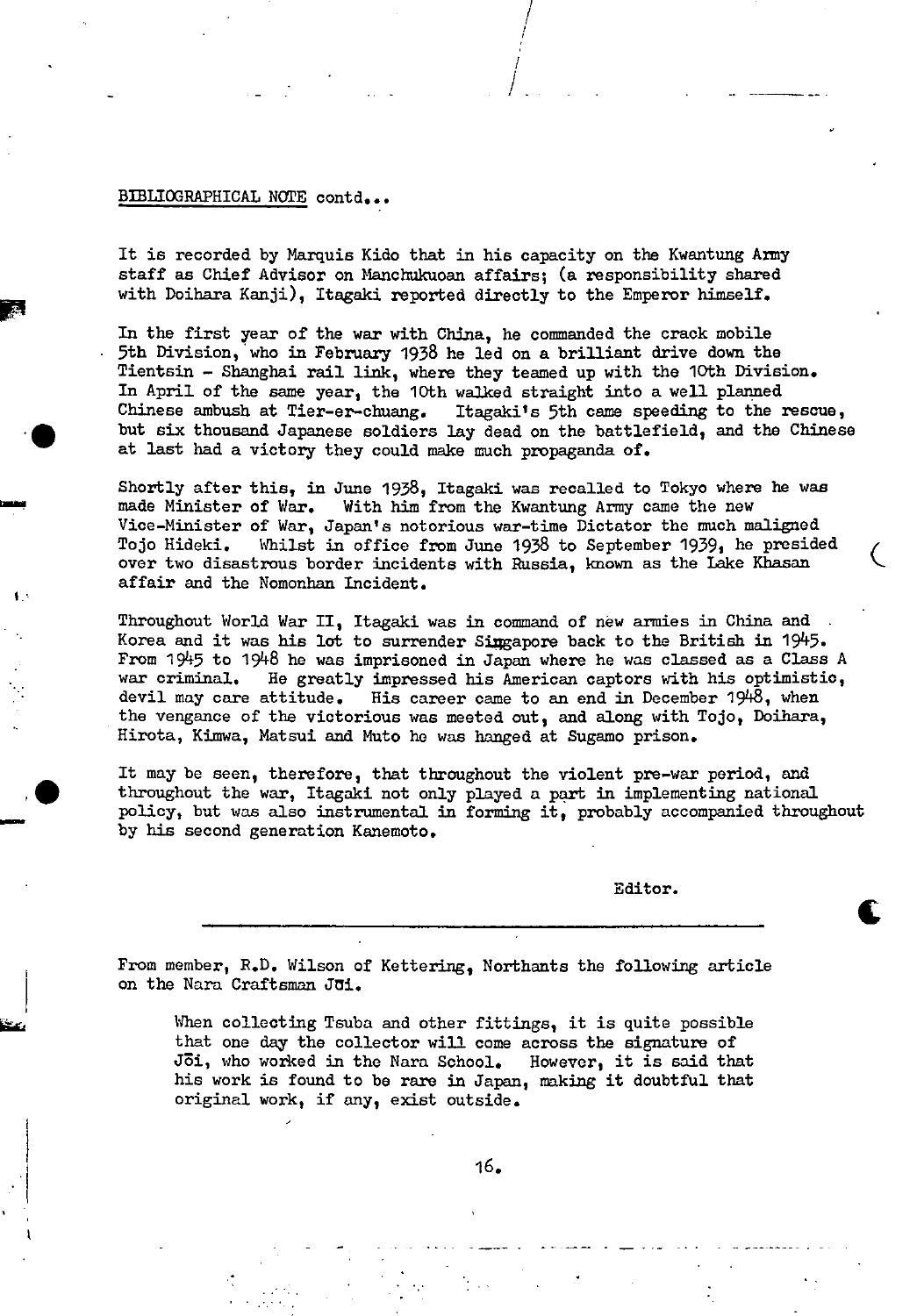## (M -Ic **itr'**

#### Joi contd...

The rarity of his work alone would make signatures found vunerable to scrutiny. Joi himself a pupil of Nara Toshinaga, worked from  $1700 - 1761$ . He worked in high relief and is ranked very high among workers of Tsuba etc. variety of signatures shows the following that 361 had, (forgeries or otherwise), in particular the Metalworker Tsunenao of Kyoto a pupil of Nagatsune of the Ichinomiya School and many others using the Kakihan of Nagaharu.

. A few fittings in the Naunton Collection- have the "Signature of Jui with the seal of Nagaharu".

A few examples of signatures are shown.

R.D. Wilson

#### HOW TO RECOGNIZE A GOOD BLADE

#### by BON DALE

With a title like that I deserve all I get in the way of abuse. However, being co-founder of this august Society I feel obliged to put pen to paper, as this is Programme No.100. Clive has been chewing at me for some months (years?) to produce something. The Programme Seoretary has my deepest sympathy, I spent also years trying to extract "something't out of clammed up members.

Very difficult, either on paper or in the form of audible noises. I have agreed to make, I hope, intelligible noises at the next meeting of the Northern Branch of the Token in Manchester. This may be the first time our Northern Branch of the Token in Manchester. This may be the first time our Programme Secretary has received notes on a talk before it has been give

To the Subject  $-$  although I have not appeared in print for a long time, I am still very much involved with Japanese swords. I view all the major sales and some of the minor ones, with the intent of trying to buy the good swords, if any are present. I thought that some words on my method of procedure might be of interest. Sales at Sotheby's in particular., may comprise up to one hundred swords and some way of being able to judge the essential good or bad quality of a blade is a necessity. All very nice to sit in one's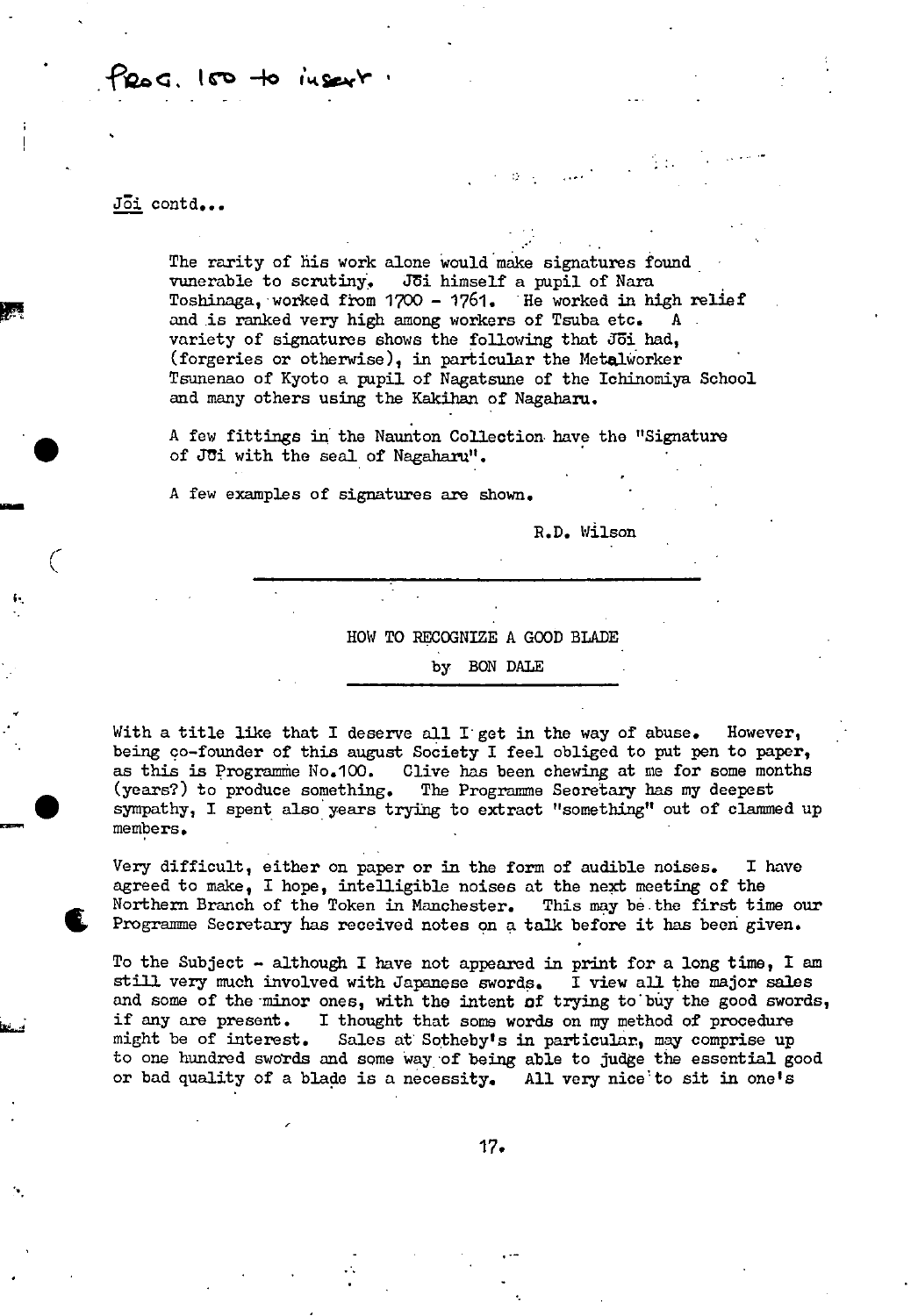#### HOW TO RECOGNIZE A GOOD BLADE contd...

-I

home and linger over the quality of a sword blade, but in the salesroom good judgment quickly applied is very necessary. .1 may say here that I am not spending my own money, but somebody else's, and if your mind works the way mine does, that means you have got to be even- more sure of what you are doing."

7t

So, what do I look for? How do I look? And what do I need, to see what  $I$  am looking for?

It seems best to take these in reverse order. Ideally what I, or anyone else who is seriously looking at a sword blade needs is an eye, an "eye" to see, and a naked electric light bulb to help it, about 40 or 60 watt, and lit of course. Sothebys I give credit for supplying this in the fo Sothebys I give credit for supplying this in the form of an angle poise lamp. Failing this ideal light source one is forced to search about to find some other suitable illumination at which it is possible to point a blade.

Make no mistake, I've said it many times already, to really see a Japanese sword blade, you do need a single source of light. Point your blade towards this source and all will become clear. Here I ask the forgiveness of those for whom all this is far too elementary. But for those in the early stages of collecting, and certainly for some more established Token members who I occasionally see aimlessly waving sword blades towards the ceiling these words may not come amiss.

Right, we have the source of illumination, about eye level. Set yourself comfortably on your feet, probably left foot forward a little. Hold the blade about shoulder height, right hand holding the nakago of the blade, or the hilt of the sword, left hand supporting the blade about three quarters of the way towards the point. Don't rest it on your coat sleeve. Very bad manners, and sleeves have abrasive qualities which produce scratches even on steel. Silk cloth in the left hand is nice, tissue is alright, "Kleenex", but naked fingers are better than sleeves.

Hold the blade flat, cutting edge towards the left let us say. A flick of the wrist after you have inspected that side and the cutting edge is pointed in the opposite direction, inspect that side, flick of the wrist and you return to the first side. Very professional this movement, see the real Japanese expert doing this, absolute economy of movement, no wasted motion, speed, concentration on the job in hand, judging the blade. How do you think the N.B.T.H.K. team get through judging maybe twelve hundred. blades in two days? Not by waving them aimlessly at the ceiling. The time required to extract basic and essential information from a sword blade is on average about 30 seconds, given a fairly well polished blade. The worse the polish the longer it takes, and there are blades where it is impossible to see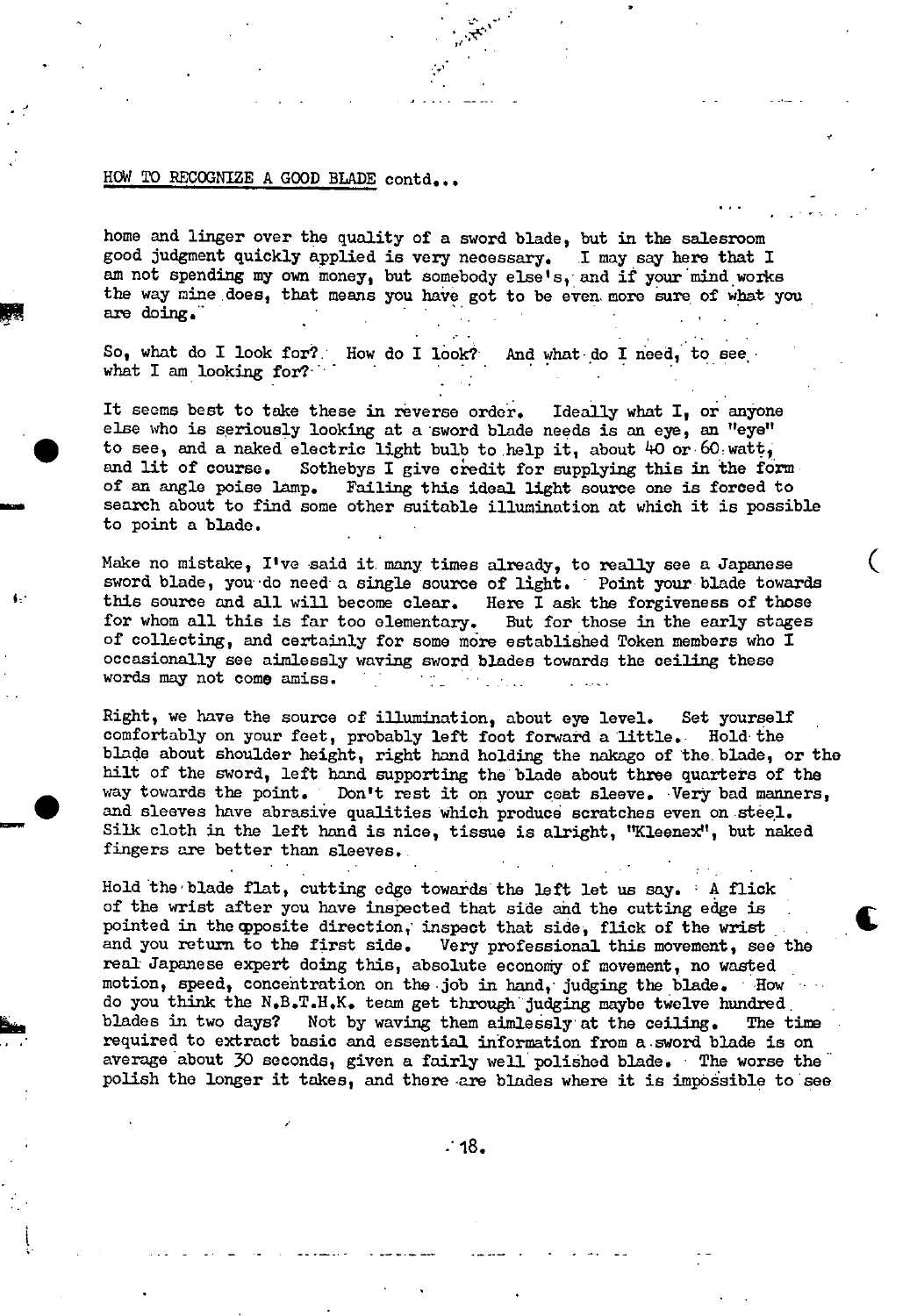#### HOW TO RECOGNIZE A GOOD BLADE contd.....

anything at all in the way of constructional detail. These then become speculative blades if you want to buy 'em, anything may appear when they are polished, good or very bad, but with a blade it is possible to see something, then you should be able to reach a decision on its quality within a minute. A N.B.T.H.K. shinsa expert once said to me, if you can't decide if its good or bad within that time, then its probably bad, and best forget it.

So, back to the job in hand. You are holding the blade about shoulder height, pointing straight at the light source. Incline your head, so that your eye is perhaps two or three inches above the blade surface and look along it towards the light. Now this is where the technique comes in, where you have to adjust your eye and level of blade to the light source, to be able to see This in fact amounts to a see-sawing motion of the what you want to see. blade, left hand up right hand down sort of thing coupled with a bobbing of the head. Sometimes detail will appear more clearly with the point dipped towards the ground. An oblique twist rather than a level surface may produce the desired result. It's a case of trial and error, different lighting and different blades require adjustments of technique. But the basic form is always the same, be comfortable, hold the blade well up and look along it towards the light.

#### What can you expect to see?

If you have got your angles right the surface of the blade will appear to be more or less evenly illuminated, or at least the section you are looking at will. With a long blade you will have to tip it to as it were, "run" this even illumination along the length of the blade surface. This usually means that the reflection of the light bulb in the surface if it occurs, will be slightly above the section at which you are looking, and you must ignore this bright reflection. The even illumination which you are trying to achieve means an apparent condition in which the entire surface of the blade from cutting edge to shinogi-ji is the same. No contrast must be apparent between whiteness of hamon, matt surface of jihada and high polish of shinogi-ji and mune, which is the appearance of a well polished sword blade when viewed normally, held upright in the hand. flat on.

You must strive to achieve this appearance of a pale glowing opal, satin like, 'surface illumination spreading across the entire width of the blade. -1.

If you get this right you will be immediately struck by an amazing and unique phenomenon! Running along the length of the blade, parallel with the cutting edge will be a brilliant translucent narrow line. This is the Nioi line, the actual edge of the hamon, probably the most important single feature in a The shape of this line of light, will depend on the form Japanese blade.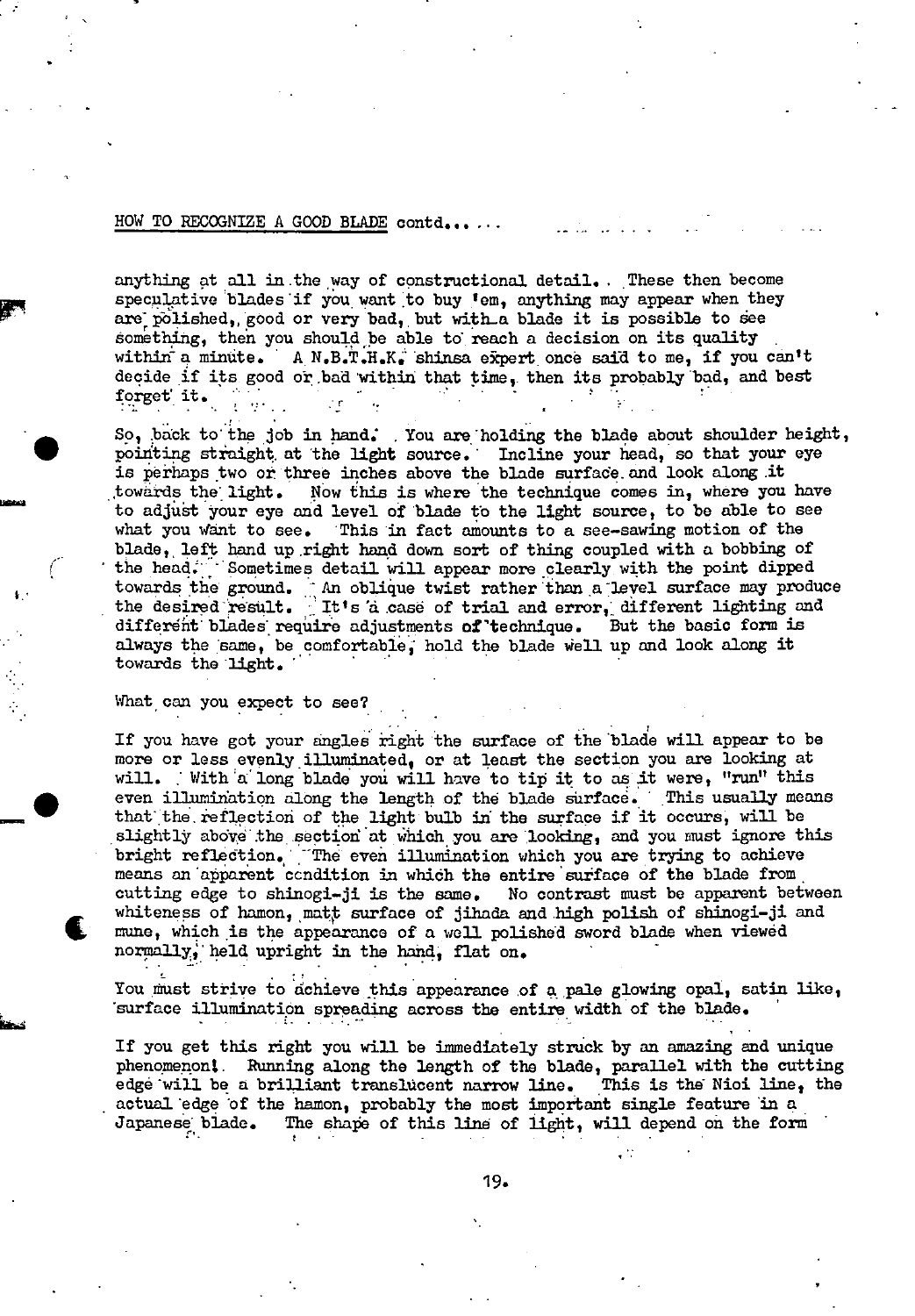#### HOW TO RECOGNIZE A GOOD BLADE contd...

**It** .

 $\overline{\phantom{a}}$ 

of the hcmon, from straight suguha to the most complicated midare or choji-ha. What this Nioi line may not do is to conform to the polisher's white hamon shape, seen when the blade is viewed "flat on". It is important to realize above all else that a skillful polisher can produce an apparent hamon of any kind he wishes by use of his stones. The real hardened hamon of any kind he wishes by use of his stones. The real hardened tempered edge, the yakiba, which is what Japanese swords are all about, is revealed only by the Nioi line. A good polisher will of course have adhered as close as his skill allows to this actual line. But taking this very important point to the extreme case, if there is no Nioi line the blade is not tempered and is useless. Such a blade may have an apparent whitish hamon when viewed held upright, usually suguha in these cases, which I have seen many times. But if there is no Njoi, 'the white hamon is a fake produced, only on the surface by polishing stones, or sometimes etched on by acid.

.

It is a "must" that you are sure that you are finding and recognizing the actual real Nioi line. Get the lighting and the reflection from the surface correct and you will have no 'doubt that **rou** have found it • A quite brilliant narrow line of light, maybe 2 to 4mm in width, the outline of the actual hardened edge of the Japanese sword blade. This is the place where the quality of steel changes from hard edge, to the softer steel of the Jihada, or main surface area which supports the hard tempered edge.

And, so now at last we have found this illusive Nioi line  $\sim$  what should we expect to see? Hal there is the rub. or rather pun. Hal there is the rub, or rather pun.

Look closely at this Nioi line, it is composed of tightly packed niye, martensite to us, which look like tiny pin pricks of white metal. If these are very fine they are called "nioi", a misty line. If they are slightly are very fine they are called "nioi", a misty line. If they are slightly larger we can see them easily and they are ko-niye, "small niye". These progress to ara-niye, winch are large shining spots clearly visible to the eye, occurring on Soshu blades, work by Shinkai and some other later blades, Motohira for example.

You will discover that this nioi line is very interesting and can be very You will discover that this nioi line is very interesting and can be very subtle and complex. But, to go right back to the beginning of this article, subtle and complex. But, to go right back to the beginning of this article, at this moment we are judging with some speed, and to do this is basically very simple. A blade can be speedily judged on the quality of the nioid alone. This will immediately tell you whether you are holding a good bl This will immediately tell you whether you are holding a good blade, or a bad one, and if you cannot judge which it is - then from what I said earlier it's got to be poor at least. . . ..

The quality of the nioi will tell you immediately then if the workmanship is good. The blade of course may have some major or minor fault like. The blade of course may have some major or minor fault like ha-girl in the worstcase, a crack across the hamon. But these are things you must find on further examination and we will come to them, at the moment quick initial judgment.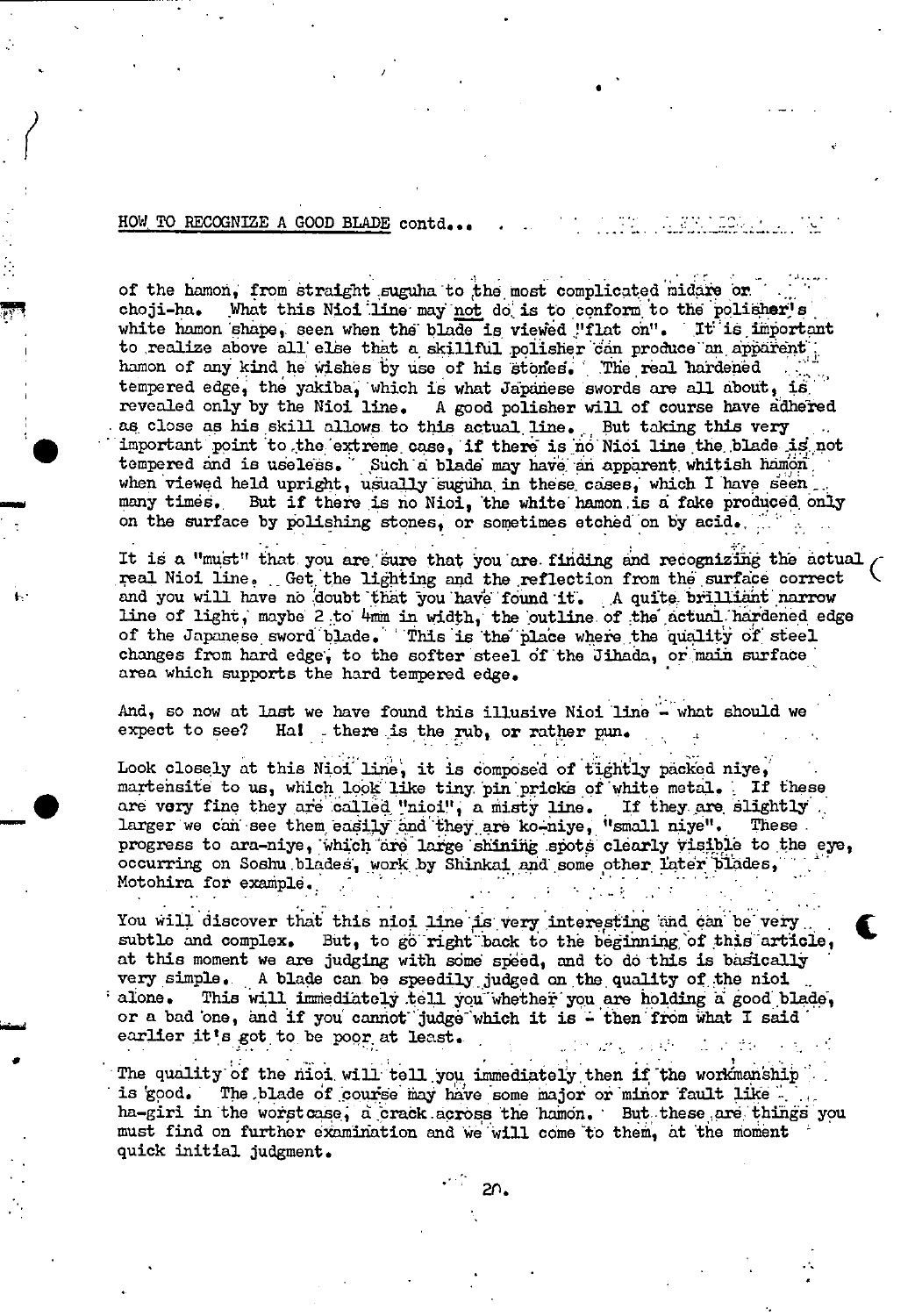It very simply comes to this. The nioi line must be firm and continuous, no gaps or breaks in it whatsoever. Continuous from ha-machi, through the yokote and into and around the boshi, returning if it does slightly down the back, mime, of the blade. Even if it continues all the way down the mime r as sometimes happens, it must be a firm continuous shining line. That is the first noint coordinate in the first point  $\mathbf{r}_i$  and  $\mathbf{r}_i$  are  $\mathbf{r}_i$  and  $\mathbf{r}_i$  are  $\mathbf{r}_i$  are  $\mathbf{r}_i$  are  $\mathbf{r}_i$  and  $\$ the first point, secondly - if you look carefully you will observe that the nioi line "fades" or breaks up into wider spaced particles of niye on one side. So that there is a more or less hard edge on one side of the line, and the other side fades slightly or very obviously. This fading must be on the side towards the cutting edge, in order words within the hamon. If we call this "activity" or detail, at its best it will develop ashi, or "legs" which are tapering lines of fine niye descending towards the cutting edge, Yo "leaves" may also appear, spots of niye within the hamon. This detail will vary depending on the style and age of the blade.

> In Shin-Shinto the nioi line may be narrow and even and show little activity, except in the case of Sukenaga, Sokan and some others, where very distinct and beautiful ashi will be apparent.

In good Shinto blades this kind of detail will generally be even more apparent and in a good Koto blade activity within the hamon is more or less a must.

This is something which I have seen blades of all periods and it is the first simple mle in quickly assessing the quality, or desirability of a sword blade, on nioi alone. Heaven knows there are many other factors to be considered. But pick up a blade, look at it correctly as we have discussed, and note the direction of the nioi, if it is continuous and "fades" or shows activity on the side towards the sharp edge, then it is worth looking closer. Now, even if it is continuous but shows "activity" above the nioi line, on the jihada side, fading into the surface steel towards the shinogi-ji  $-$ <br>then forget it, put it down and pass on to the next one. This blade is of then forget it, put it down and pass on to the next one. low quality, why? I will explain in Part II.

NOTE - REFERRING TO ALAN BALE'S LIST ATTACHED:

 $/$  5  $/$  5  $/$  5  $/$  5  $/$  5  $/$  5  $/$  5  $/$  5  $/$  5  $/$  5  $/$  5  $/$  5  $/$  5  $/$  5  $/$  5  $/$  5  $/$  5  $/$  5  $/$  5  $/$  5  $/$  5  $/$  5  $/$  5  $/$  5  $/$  5  $/$  5  $/$  5  $/$  5  $/$  5  $/$  5  $/$  5  $/$  5  $/$  5  $/$  5  $/$  5  $/$  5  $/$  5

I

t

/

As this list is going out early, some items are not yet in stock, notably Nos.  $39, 40$  and  $42$ .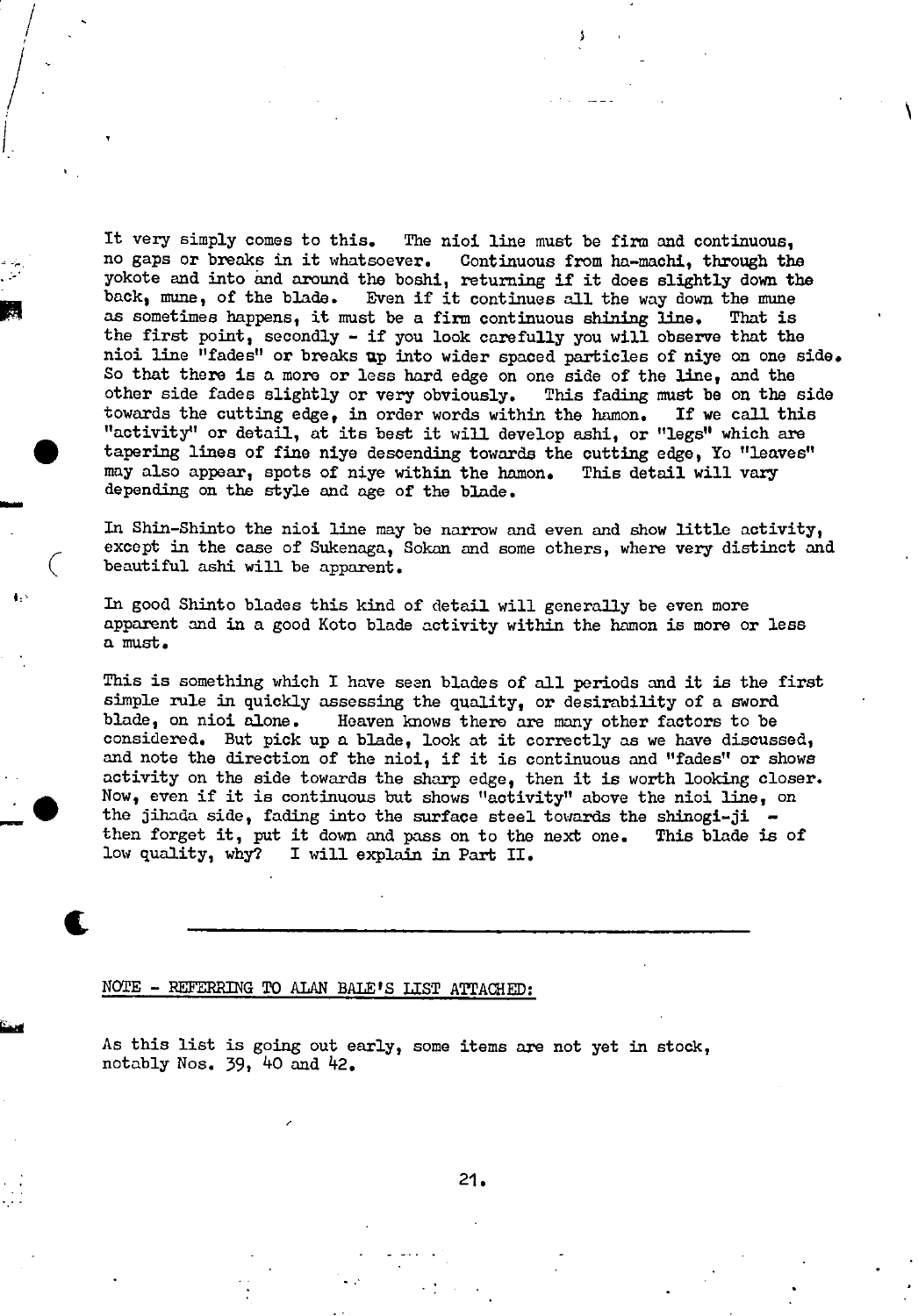

 $\mathbb{R}$ 

 $\overline{\mathbf{t}}$  :

 $\frac{1}{2}$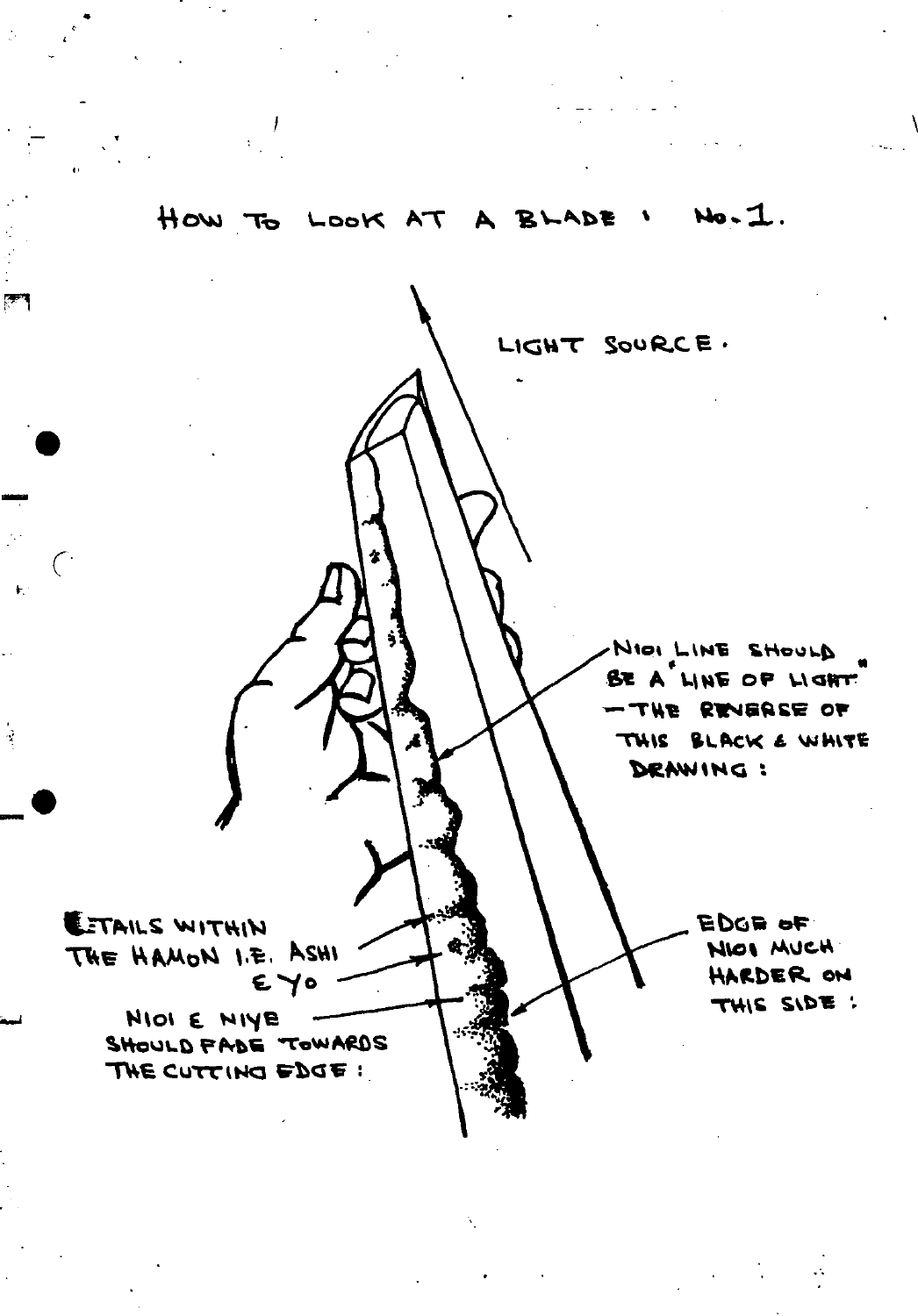